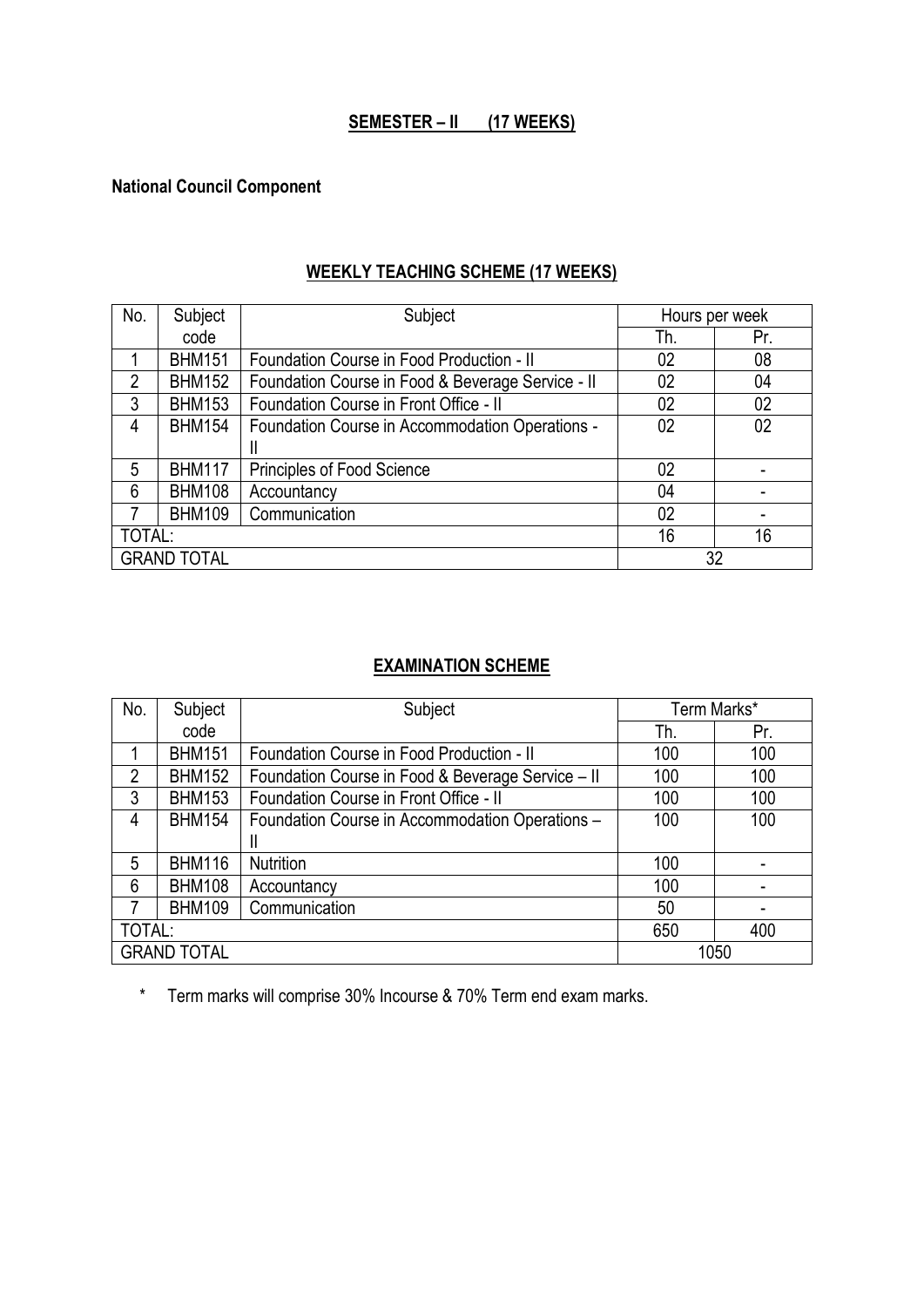#### **S.No. Topic Hours Weight age** 01 **SOUPS** A. Basic recipes other than consommé with menu examples a. Broths b. Bouillon c. Puree d. Cream e. Veloute f. Chowder g. Bisque etc B. Garnishes and accompaniments C. International soups 02 10% 02 **SAUCES & GRAVIES** A. Difference between sauce and gravy B. Derivatives of mother sauces C. Contemporary & Proprietary  $03$  10% 03 **MEAT COOKERY** A. Introduction to meat cookery B. Cuts of beef/veal C. Cuts of lamb/mutton D. Cuts of pork E. Variety meats (offals) F. Poultry (With menu examples of each) 04 15% 04 **FISH COOKERY** A. Introduction to fish cookery B. Classification of fish with examples C. Cuts of fish with menu examples D. Selection of fish and shell fish E. Cooking of fish (effects of heat)  $03 \quad 10\%$ 05 **RICE, CEREALS & PULSES** A. Introduction B. Classification and identification C. Cooking of rice, cereals and pulses D. Varieties of rice and other cereals  $01 \quad 5\%$ 06 **i) PASTRY** A. Short crust B. Laminated C. Choux D. Hot water/Rough puff • Recipes and methods of preparation • Differences • Uses of each pastry • Care to be taken while preparing pastry • Role of each ingredient • Temperature of baking pastry **ii) Flour** 02 03 5% 10%

#### **BHM151 - FOUNDATION COURSE IN FOOD PRODUCTION – II (THEORY) HOURS ALLOTED: 30 MAXIMUM MARKS: 100**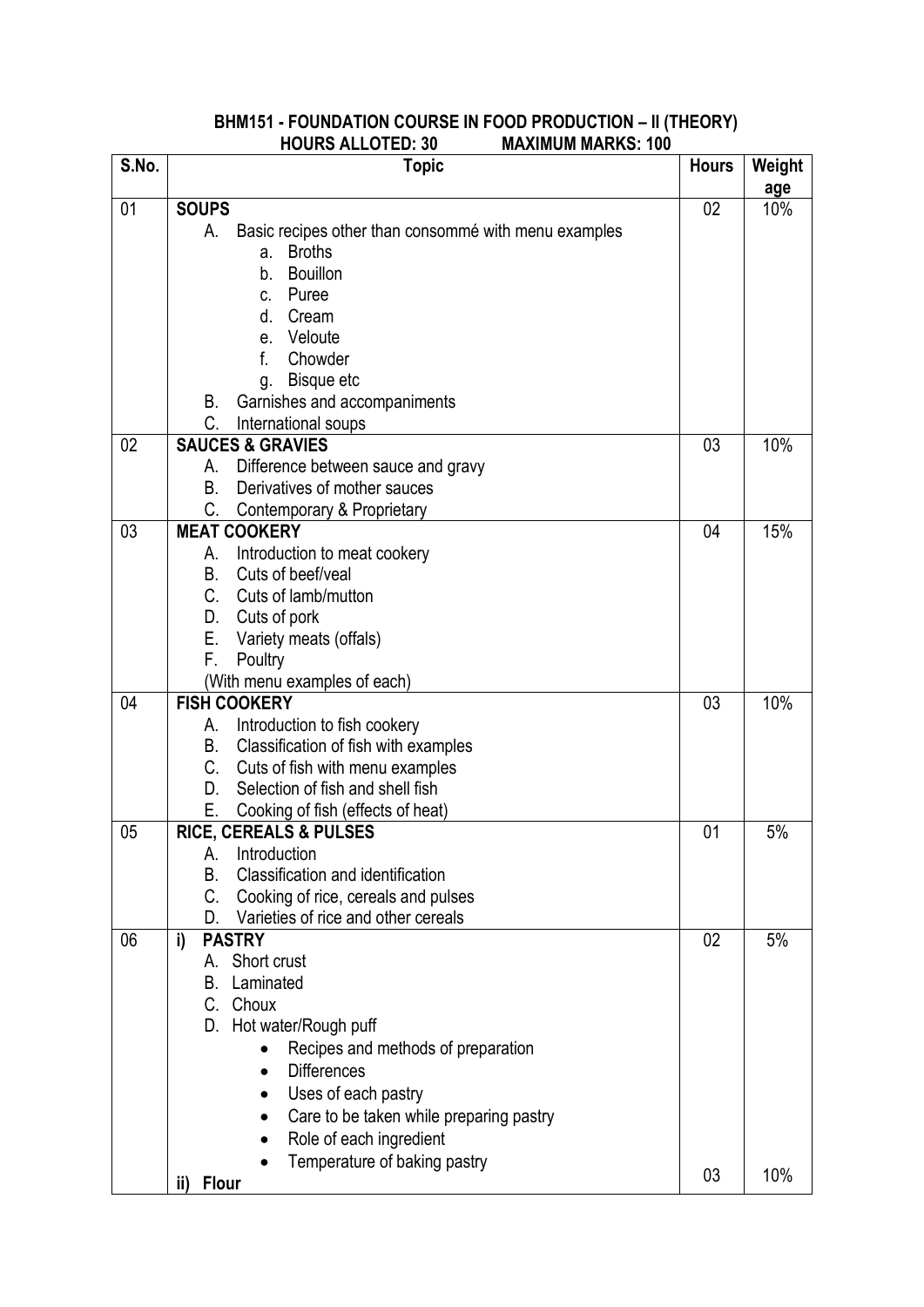|    | Structure of wheat                                                             |    |     |
|----|--------------------------------------------------------------------------------|----|-----|
|    | B. Types of Wheat                                                              |    |     |
|    | C. Types of Flour                                                              |    |     |
|    | D. Processing of Wheat - Flour                                                 |    |     |
|    | E. Uses of Flour in Food Production                                            |    |     |
|    | F. Cooking of Flour (Starch)                                                   |    |     |
|    | iii) SIMPLE BREADS                                                             |    |     |
|    | A. Principles of bread making                                                  |    |     |
|    | B. Simple yeast breads                                                         |    |     |
|    | C. Role of each ingredient in break making                                     |    |     |
|    | D. Baking temperature and its importance                                       |    |     |
| 07 | <b>PASTRY CREAMS</b>                                                           | 02 | 5%  |
|    | A. Basic pastry creams                                                         |    |     |
|    | B. Uses in confectionery                                                       |    |     |
|    | C. Preparation and care in production                                          |    |     |
| 08 | <b>BASIC COMMODITIES:</b>                                                      |    | 15% |
|    |                                                                                |    |     |
|    | i)<br>Milk<br>A. Introduction                                                  | 02 |     |
|    |                                                                                |    |     |
|    | B. Processing of Milk                                                          |    |     |
|    | C. Pasteurisation - Homogenisation<br>D. Types of Milk - Skimmed and Condensed |    |     |
|    | E. Nutritive Value                                                             |    |     |
|    |                                                                                |    |     |
|    | ii)<br>Cream                                                                   | 01 |     |
|    | A. Introduction                                                                |    |     |
|    | B. Processing of Cream                                                         |    |     |
|    | C. Types of Cream                                                              |    |     |
|    |                                                                                |    |     |
|    | iii)<br><b>Cheese</b>                                                          | 02 |     |
|    | Introduction                                                                   |    |     |
|    | <b>B.</b> Processing of Cheese                                                 |    |     |
|    | C. Types of Cheese                                                             |    |     |
|    | D. Classification of Cheese                                                    |    |     |
|    | E. Curing of Cheese                                                            |    |     |
|    | F. Uses of Cheese                                                              |    |     |
|    | iv) Butter                                                                     | 01 |     |
|    | A. Introduction                                                                |    |     |
|    | <b>B.</b> Processing of Butter                                                 |    |     |
|    | C. Types of Butter                                                             |    |     |
| 09 | <b>BASIC INDIAN COOKERY</b>                                                    | 02 | 5%  |
|    |                                                                                |    |     |
|    | <b>CONDIMENTS &amp; SPICES</b><br>i)                                           |    |     |
|    | A. Introduction to Indian food                                                 |    |     |
|    | B. Spices used in Indian cookery                                               |    |     |
|    | C. Role of spices in Indian cookery                                            |    |     |
|    | Indian equivalent of spices (names)<br>D.                                      |    |     |
|    | <b>MASALAS</b><br>ii)                                                          |    |     |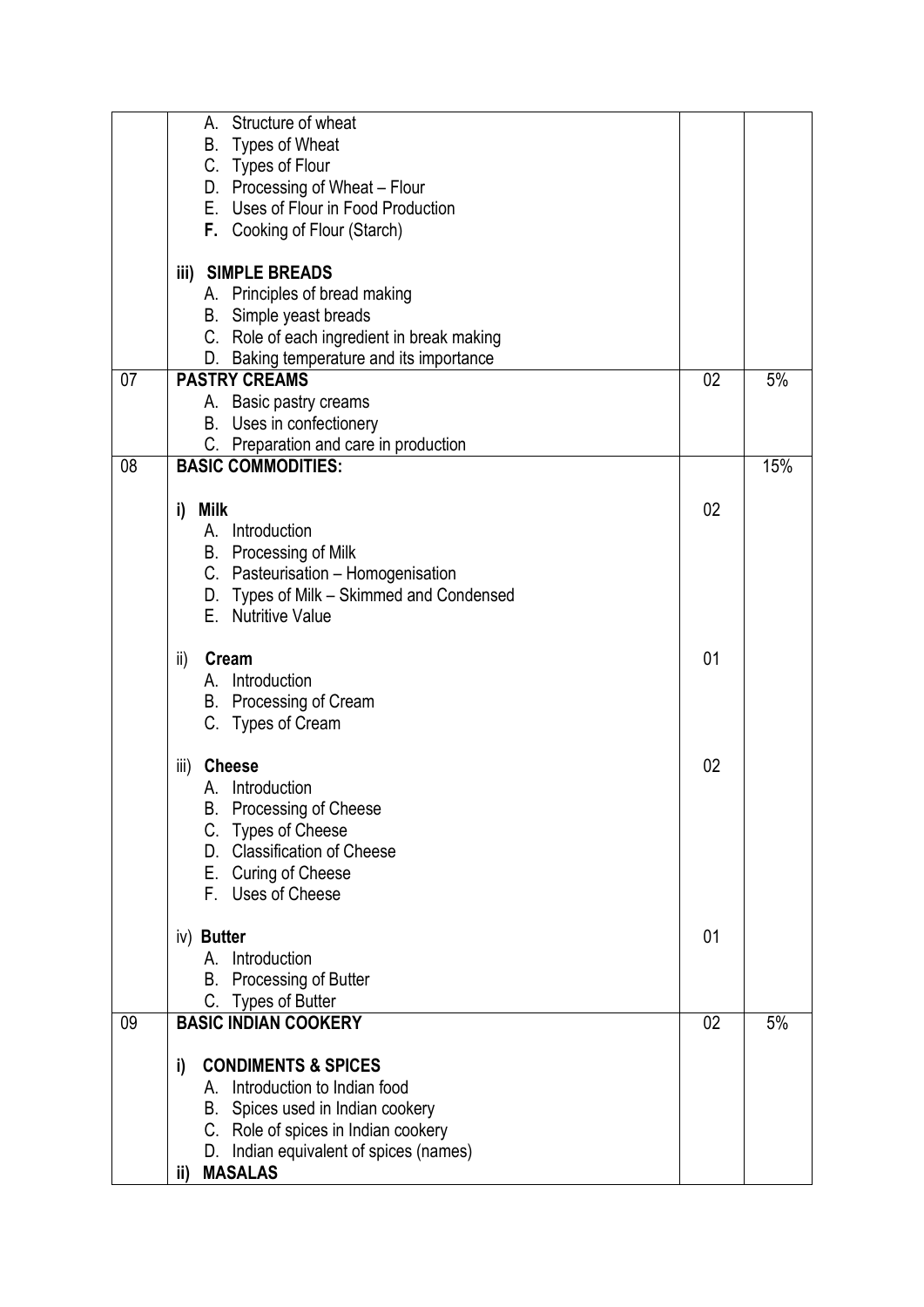|    | А. | <b>Blending of spices</b>                                 |    |     |
|----|----|-----------------------------------------------------------|----|-----|
|    |    | B. Different masalas used in Indian cookery               |    |     |
|    |    | Wet masalas<br>$\bullet$                                  |    |     |
|    |    | Dry masalas<br>$\bullet$                                  |    |     |
|    |    | C. Composition of different masalas                       |    |     |
|    |    | D. Varieties of masalas available in regional areas       |    |     |
|    |    | E. Special masala blends                                  |    |     |
| 10 |    | <b>KITCHEN ORGANIZATION AND LAYOUT</b>                    | 02 | 10% |
|    |    |                                                           |    |     |
|    |    | A. General layout of the kitchen in various organisations |    |     |
|    |    | B. Layout of receiving areas                              |    |     |
|    |    | C. Layout of service and wash up                          |    |     |
|    |    |                                                           | 30 |     |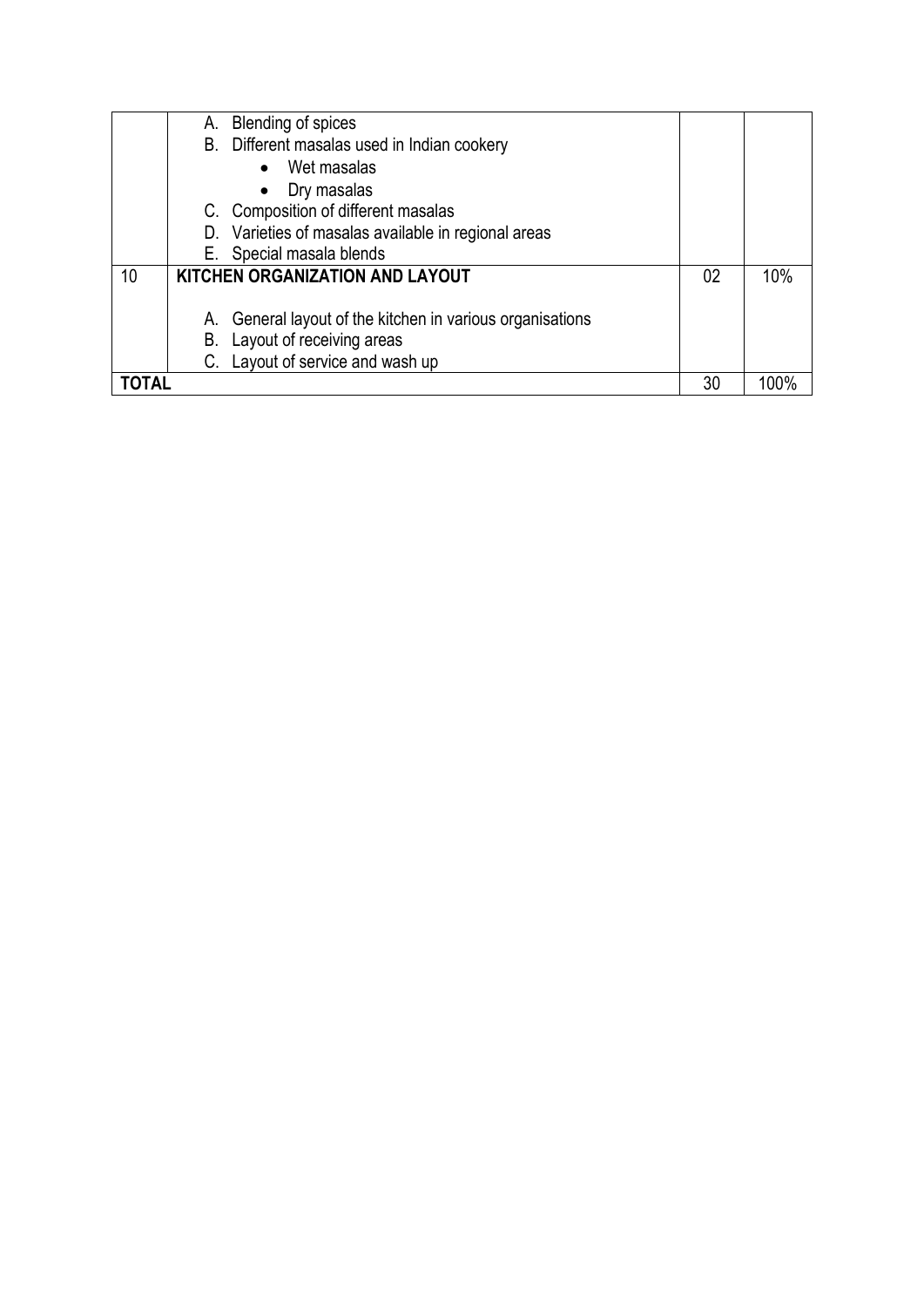#### **FOUNDATION COURSE IN FOOD PRODUCTION – II (PRACTICAL) PART A - COOKERY**

| S.No<br><b>Method</b><br><b>Hours</b><br><b>Topic</b><br>1<br>Meat – Identification of various cuts, Carcass<br>$\bullet$<br>demonstration<br>Preparation of basic cuts-Lamb and Pork<br>$\bullet$<br>Demonstrations &<br>04<br>Chops, Tornado, Fillet, Steaks and<br>simple applications<br>Escalope<br>Fish-Identification & Classification<br>Cuts and Folds of fish<br>$\bullet$<br>$\overline{2}$<br>Demonstrations at<br>Identification, Selection and processing of<br>$\bullet$<br>the site in local<br>Meat, Fish and poultry.<br>04<br>Area/Slaughtering<br>Slaughtering and dressing<br>house/Market<br>3<br>Preparation of menu<br>Salads & soups- waldrof salad, Fruit salad,<br>Russian salad, salade nicoise,<br>Cream (Spinach, Vegetable, Tomato),<br>Puree (Lentil, Peas Carrot)<br>International soups<br><b>Chicken, Mutton and Fish Preparations-</b><br>Fish orly, a la anglaise, colbert, meuniere, poached,<br>baked<br>Demonstration by<br>Entrée-Lamb stew, hot pot, shepherd's pie, grilled<br>instructor and<br>52<br>steaks & lamb/Pork chops, Roast chicken, grilled<br>applications by<br>chicken, Leg of Lamb, Beef<br>students<br>Simple potato preparations-<br>Basic potato dishes<br>Vegetable preparations-<br>Basic vegetable dishes<br>Indian cookery-<br>Rice dishes, Breads, Main course, Basic Vegetables,<br><b>Paneer Preparations</b><br><b>TOTAL</b><br>60 | <b>HOURS ALLOTED: 60</b> | <b>MAXIMUM MARKS: 50</b> |  |
|----------------------------------------------------------------------------------------------------------------------------------------------------------------------------------------------------------------------------------------------------------------------------------------------------------------------------------------------------------------------------------------------------------------------------------------------------------------------------------------------------------------------------------------------------------------------------------------------------------------------------------------------------------------------------------------------------------------------------------------------------------------------------------------------------------------------------------------------------------------------------------------------------------------------------------------------------------------------------------------------------------------------------------------------------------------------------------------------------------------------------------------------------------------------------------------------------------------------------------------------------------------------------------------------------------------------------------------------------------------------------------------------------------|--------------------------|--------------------------|--|
|                                                                                                                                                                                                                                                                                                                                                                                                                                                                                                                                                                                                                                                                                                                                                                                                                                                                                                                                                                                                                                                                                                                                                                                                                                                                                                                                                                                                          |                          |                          |  |
|                                                                                                                                                                                                                                                                                                                                                                                                                                                                                                                                                                                                                                                                                                                                                                                                                                                                                                                                                                                                                                                                                                                                                                                                                                                                                                                                                                                                          |                          |                          |  |
|                                                                                                                                                                                                                                                                                                                                                                                                                                                                                                                                                                                                                                                                                                                                                                                                                                                                                                                                                                                                                                                                                                                                                                                                                                                                                                                                                                                                          |                          |                          |  |
|                                                                                                                                                                                                                                                                                                                                                                                                                                                                                                                                                                                                                                                                                                                                                                                                                                                                                                                                                                                                                                                                                                                                                                                                                                                                                                                                                                                                          |                          |                          |  |
|                                                                                                                                                                                                                                                                                                                                                                                                                                                                                                                                                                                                                                                                                                                                                                                                                                                                                                                                                                                                                                                                                                                                                                                                                                                                                                                                                                                                          |                          |                          |  |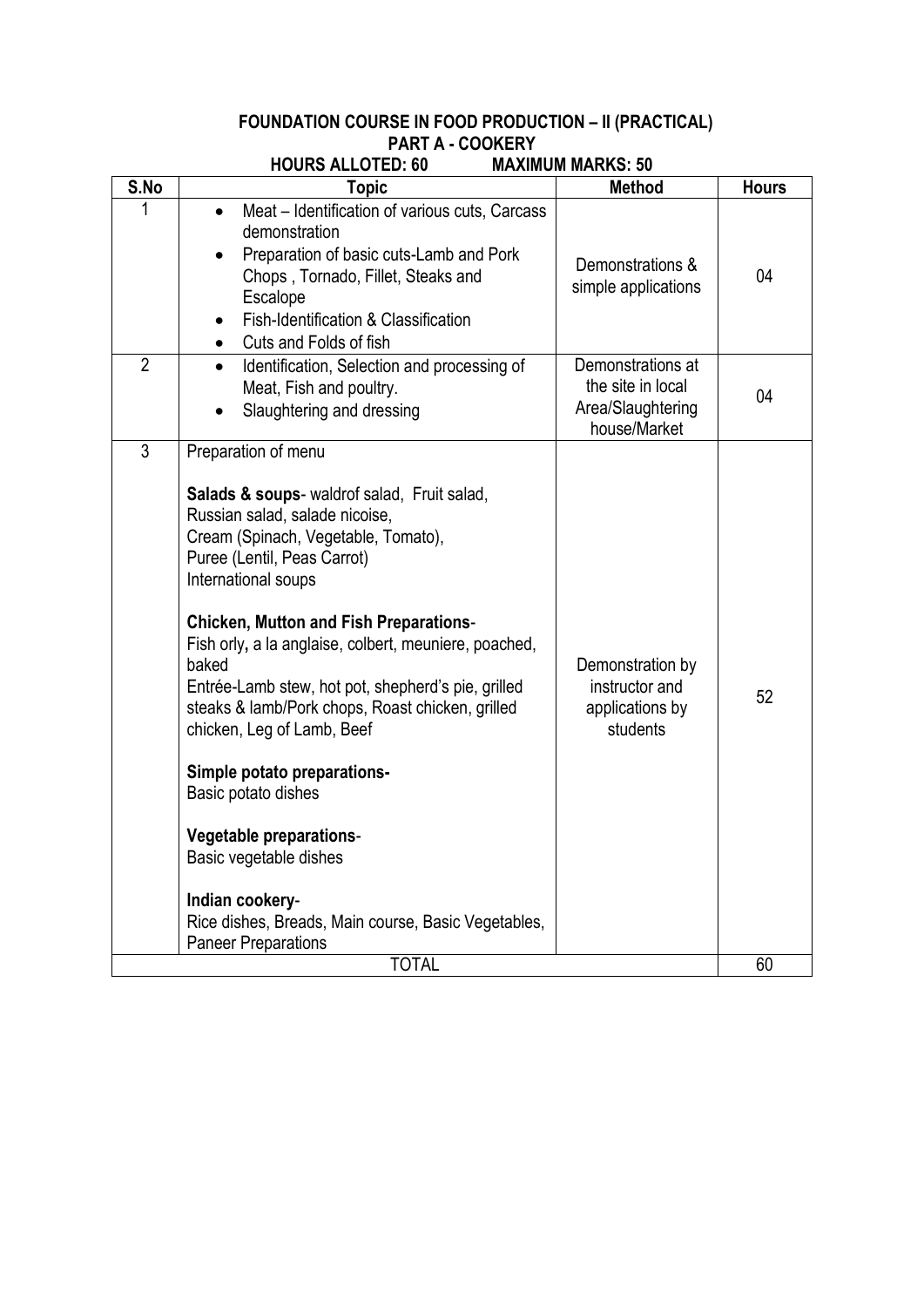#### **PART B - BAKERY & PATISSERIE HOURS ALLOTED: 60 MAXIMUM MARKS: 50**

| S.No           | <b>Method</b>                                                                                                                                                                                                                                           |                                                                   |              |  |  |
|----------------|---------------------------------------------------------------------------------------------------------------------------------------------------------------------------------------------------------------------------------------------------------|-------------------------------------------------------------------|--------------|--|--|
| 1              | <b>Topic</b>                                                                                                                                                                                                                                            |                                                                   | <b>Hours</b> |  |  |
|                | <b>PASTRY:</b><br>Demonstration and Preparation of dishes using<br>varieties of Pastry<br>Short Crust - Jam tarts, Turnovers<br>Laminated - Palmiers, Khara Biscuits, Danish<br>$\bullet$<br>Pastry, Cream Horns<br>Choux Paste - Eclairs, Profiteroles | Demonstration by<br>instructor and<br>applications by<br>students | 20           |  |  |
| $\overline{2}$ | <b>COLD SWEET</b>                                                                                                                                                                                                                                       |                                                                   |              |  |  |
|                | Honeycomb mould<br>Butterscotch sponge<br>Coffee mousse<br>Lemon sponge<br>Trifle<br>Blancmange<br>Chocolate mousse<br>Lemon soufflé                                                                                                                    | Demonstration by<br>instructor and<br>applications by<br>students | 20           |  |  |
| 3              | <b>HOT SWEET</b><br>Bread & butter pudding<br>Caramel custard<br>Albert pudding<br>Christmas pudding                                                                                                                                                    | Demonstration by<br>instructor and<br>applications by<br>students | 12           |  |  |
| $\overline{4}$ | <b>INDIAN SWEETS</b><br>Simple ones such as chicoti, gajjar halwa, kheer                                                                                                                                                                                | Demonstration by<br>instructor and<br>applications by<br>students | 08           |  |  |
|                | <b>TOTAL</b>                                                                                                                                                                                                                                            |                                                                   | 60           |  |  |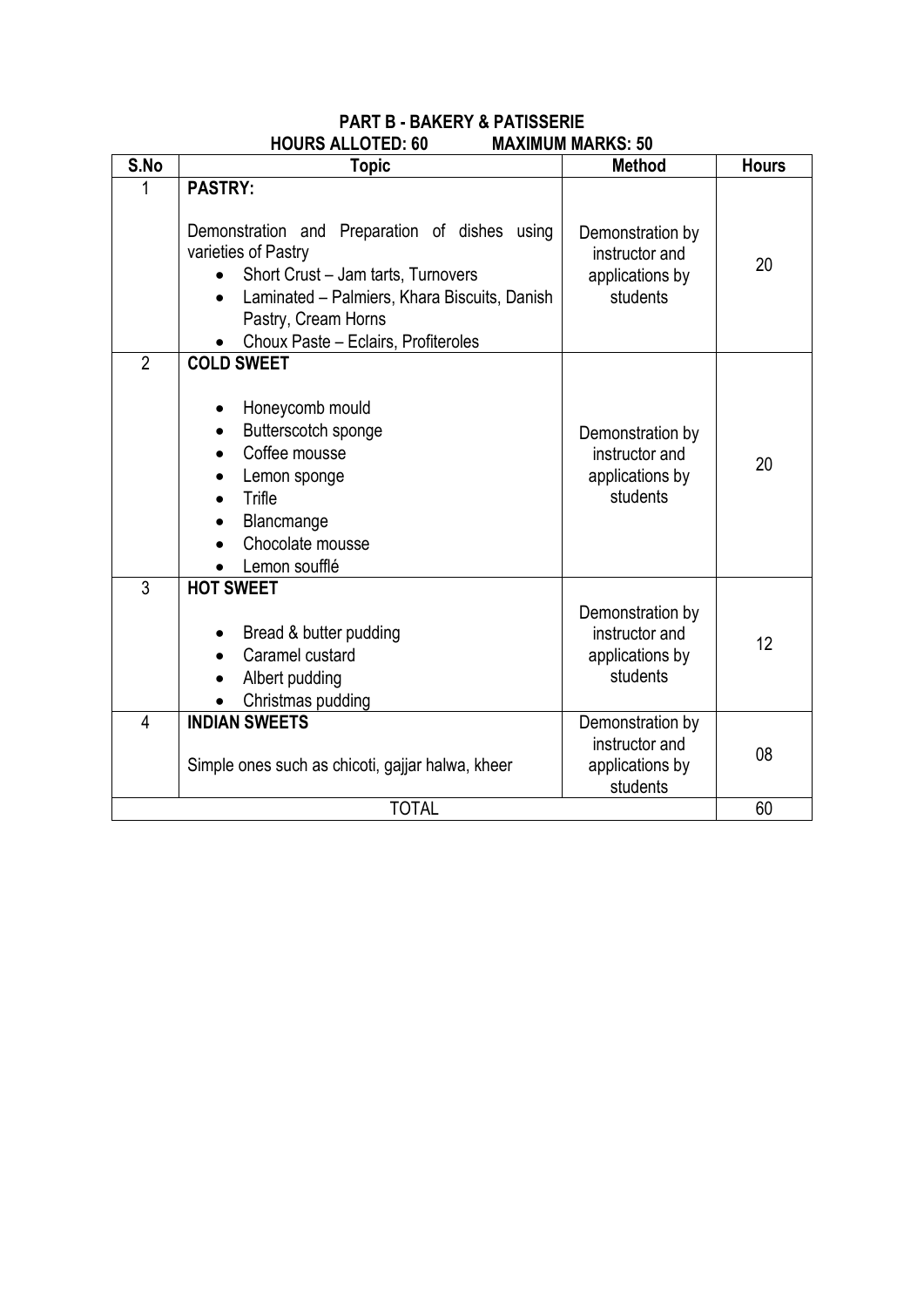| <b>MAXIMUM MARKS</b>                      | 100        |
|-------------------------------------------|------------|
| <b>PASS MARKS</b>                         | 50         |
| TOTAL TIME ALLOWED                        | 06.00 HRS  |
| TIME ALLOWED FOR INDENTING & PLAN OF WORK | 30 MINUTES |
| <b>SCULLERY &amp; WINDING UP</b>          | 30 MINUTES |

All menu items to be made from the prescribed syllabus only

|    | Part - A (Cookery)                                      |            |
|----|---------------------------------------------------------|------------|
| 1. | One salad OR soup                                       | 10         |
| 2. | One main course (Fish/Chicken/Mutton/Beef/Pork)         | 15         |
| 3. | One potato preparation                                  | 05         |
| 4. | One vegetable preparation                               | 05         |
| 5. | Journal                                                 | 05         |
|    |                                                         | 40         |
|    | Part – B (Bakery)                                       |            |
|    | 1. Bread or bread rolls                                 | 10         |
|    | 2. One dish made from short crust/laminated/Choux paste | 10         |
|    | 3. One dessert hot or cold                              | 15         |
|    | 4. Journal                                              | 05         |
|    |                                                         | 40         |
|    | Part – C (General Assessment)                           |            |
| 1. | Uniform & Grooming                                      | 05         |
| 2. | Indenting and plan of work                              | 05         |
| 3. | Scullery, equipment cleaning and Hygiene                | 05         |
| 4. | Viva                                                    | 05         |
|    |                                                         | 20         |
|    |                                                         |            |
|    | PARAMETERS OF ASSESMENT OF EACH DISH<br>A) Temperature  | 20%        |
|    | B) Texture / Consistency                                | 20%        |
|    | C) Aroma / Flavour                                      | 20%        |
|    | D) Taste                                                | 20%        |
|    | E) Presentation                                         | <u>20%</u> |
|    |                                                         | 100%       |

- 1. Journal is not allowed during indenting or practical. It must be handed over to the examiner before commencement of examination.
- 2. Invigilation will be done by both internal and external persons.
- 3. Each student will cook 04 portions of each dish/item.
- 4. Extra ingredients may be made available in case of failure but of limited types and quantity (groceries and dairy products only). Only one extra attempt may be permitted.
- 5. Uniform and grooming must be checked by the examiners before commencement of examination.
- 6. Students are not allowed to take help from books, notes, journal or any other person.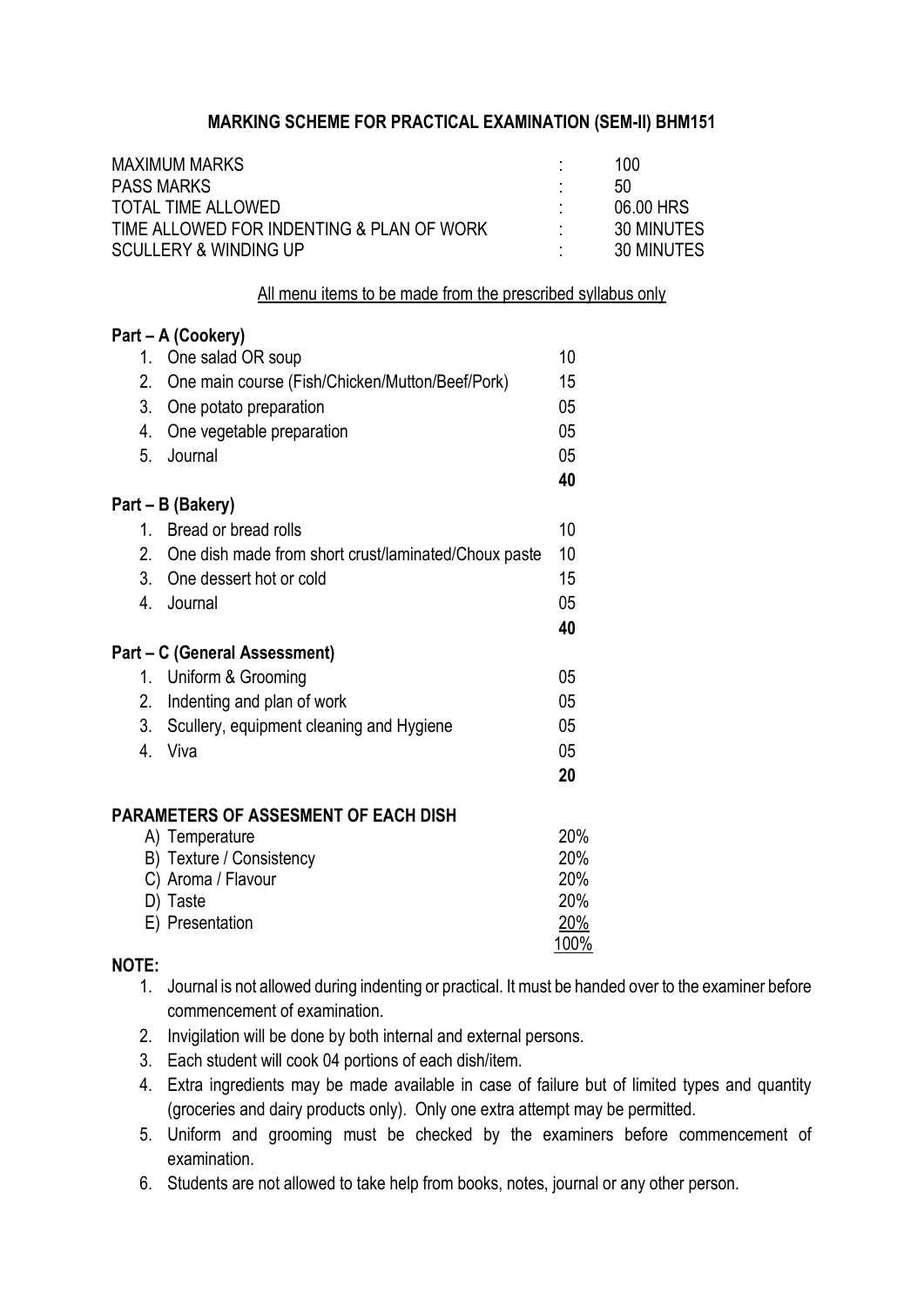#### **152 - FOUNDATION COURSE IN FOOD & BEVERAGE SERVICE – II (THEORY) HOURS ALLOTED: 30 MAXIMUM MARKS: 100**

| S.No. | <b>Topic</b>                                                                                                                                                                                                                                                                           | <b>Hours</b>         | Weight<br>age |
|-------|----------------------------------------------------------------------------------------------------------------------------------------------------------------------------------------------------------------------------------------------------------------------------------------|----------------------|---------------|
| 01    | <b>MEALS &amp; MENU PLANNING:</b>                                                                                                                                                                                                                                                      |                      |               |
|       | A. Origin of Menu<br><b>Objectives of Menu Planning</b><br>В.<br>C. Types of Menu<br>D. Courses of French Classical Menu<br>Sequence<br>Examples from each course<br>Cover of each course                                                                                              | 01<br>02<br>01<br>05 |               |
|       | Accompaniments<br>E. French Names of dishes<br>F.<br><b>Types of Meals</b><br>Early Morning Tea<br>Breakfast (English, American Continental, Indian)<br><b>Brunch</b><br>Lunch<br>Afternoon/High Tea<br>Dinner<br>Supper                                                               | 03<br>03             |               |
| 02    | <b>I PREPARATION FOR SERVICE</b>                                                                                                                                                                                                                                                       | 02                   |               |
|       | A. Organising Mise-en-scene<br>Organising Mise en place<br>В.                                                                                                                                                                                                                          |                      |               |
|       | <b>II TYPES OF FOOD SERVICE</b>                                                                                                                                                                                                                                                        | 04                   |               |
|       | A. Silver service<br>B. Pre-plated service<br>C. Cafeteria service<br>Room service<br>D.<br>E. Buffet service<br>F.<br>Gueridon service<br>G. Lounge service                                                                                                                           |                      |               |
| 03    | <b>SALE CONTROL SYSTEM</b>                                                                                                                                                                                                                                                             | 06                   |               |
|       | A. KOT/Bill Control System (Manual)<br><b>Triplicate Checking System</b><br><b>Duplicate Checking System</b><br>$\bullet$<br>Single Order Sheet<br>Quick Service Menu & Customer Bill<br><b>B.</b> Making bill<br>C. Cash handling equipment<br>D. Record keeping (Restaurant Cashier) |                      |               |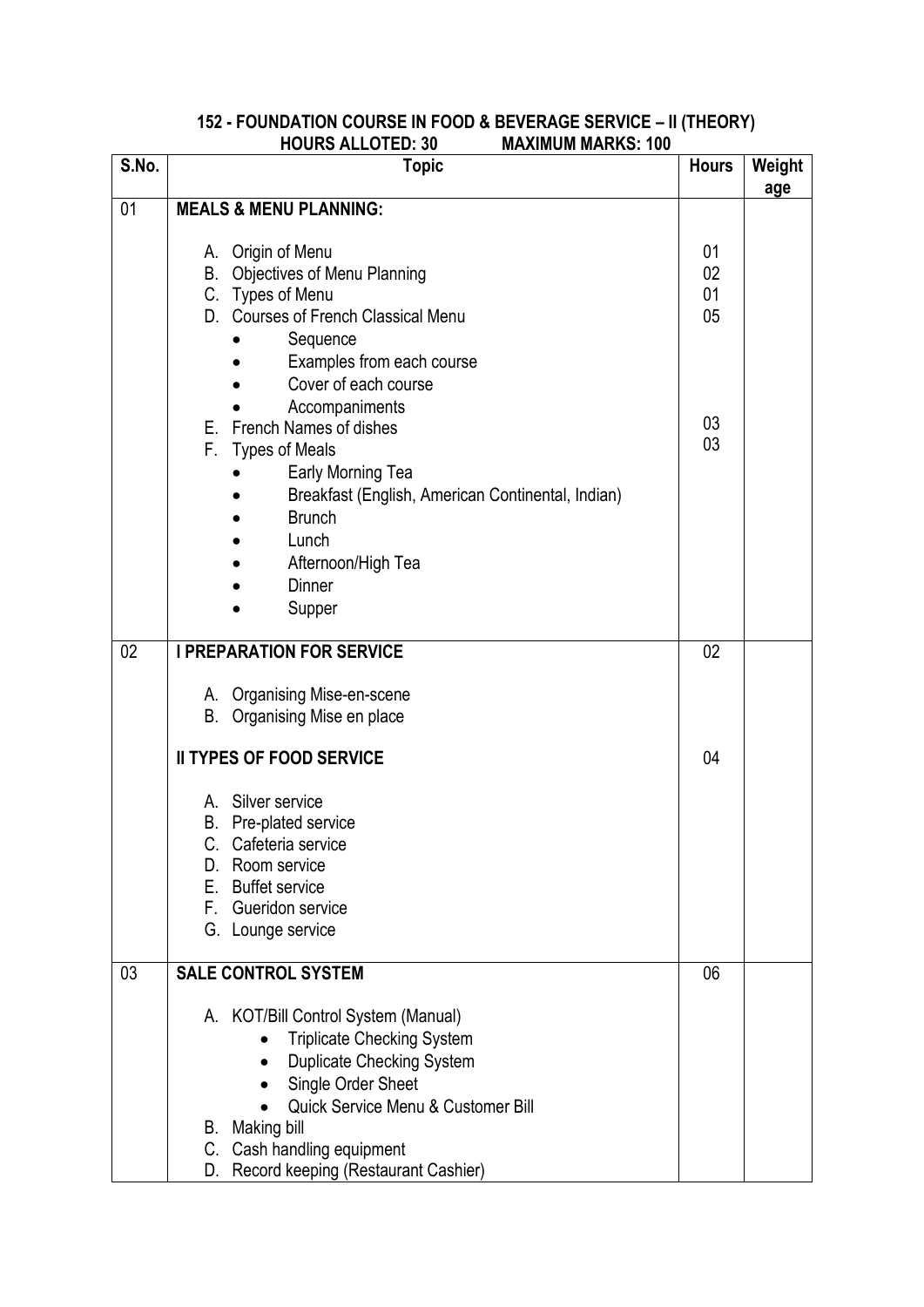| 04 | <b>TOBACCO</b>                                                                                                                                                                                                                                            | 03 |  |
|----|-----------------------------------------------------------------------------------------------------------------------------------------------------------------------------------------------------------------------------------------------------------|----|--|
|    | A. History<br>B. Processing for cigarettes, pipe tobacco & cigars<br>C. Cigarettes - Types and Brand names<br>D. Pipe Tobacco - Types and Brand names<br>E. Cigars – shapes, sizes, colours and Brand names<br>F. Care and Storage of cigarettes & cigars |    |  |
|    | TOTAL                                                                                                                                                                                                                                                     | 30 |  |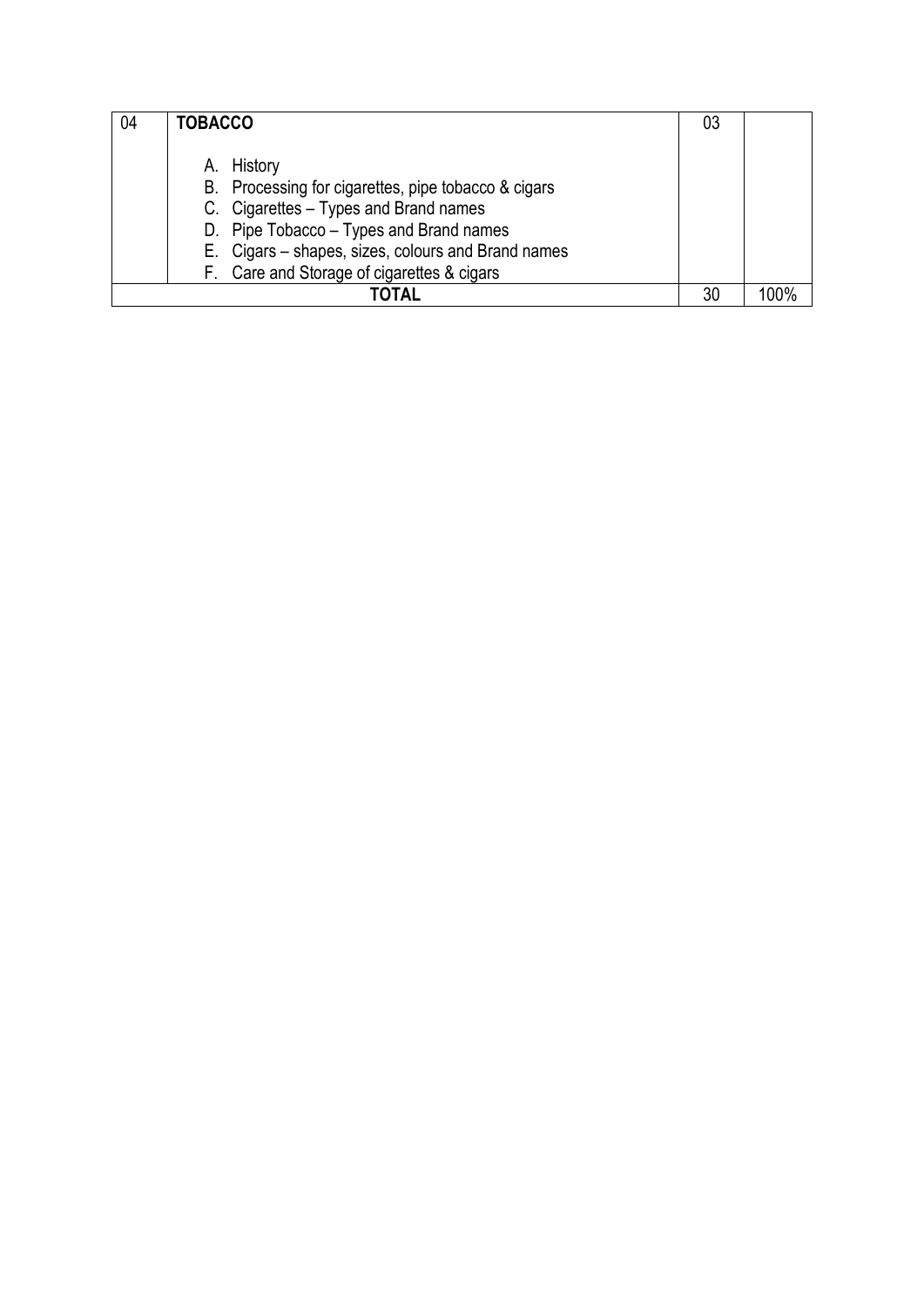#### **FOUNDATION COURSE IN FOOD & BEVERAGE SERVICE – II (PRACTICAL) HOURS ALLOTED: 60 MAXIMUM MARKS: 100**

| S.No            | <b>Topic</b>                                                                                                                                                                                                                                                                                                                                           | <b>Hours</b> |
|-----------------|--------------------------------------------------------------------------------------------------------------------------------------------------------------------------------------------------------------------------------------------------------------------------------------------------------------------------------------------------------|--------------|
| 01              | <b>REVIEW OF SEMESTER -1</b>                                                                                                                                                                                                                                                                                                                           | 04           |
| 02 <sub>2</sub> | <b>TABLE LAY-UP &amp; SERVICE</b>                                                                                                                                                                                                                                                                                                                      | 16           |
|                 | Task-01: A La Carte Cover<br>Task-02: Table d' Hote Cover<br>Task-03: English Breakfast Cover<br>Task-04: American Breakfast Cover<br>Task-05: Continental Breakfast Cover<br>Task-06: Indian Breakfast Cover<br>Task-07: Afternoon Tea Cover<br>Task-08: High Tea Cover<br><b>TRAY/TROLLEY SET-UP &amp; SERVICE</b>                                   |              |
|                 | Task-01: Room Service Tray Setup                                                                                                                                                                                                                                                                                                                       |              |
|                 | Task-02: Room Service Trolley Setup                                                                                                                                                                                                                                                                                                                    |              |
| 03              | <b>PREPARATION FOR SERVICE (RESTAURANT)</b><br>A. Organizing Mise-en-scene<br>B. Organizing Mise-en-Place<br>C. Opening, Operating & Closing duties                                                                                                                                                                                                    | 04           |
| 04              | <b>PROCEDURE FOR SERVICE OF A MEAL</b>                                                                                                                                                                                                                                                                                                                 | 08           |
|                 | Task-01: Taking Guest Reservations<br>Task-02: Receiving & Seating of Guests<br>Task-03: Order taking & Recording<br>Task-04: Order processing (passing orders to the kitchen)<br>Task-05: Sequence of service<br>Task-06: Presentation & Encashing the Bill<br>Task-07: Presenting & collecting Guest comment cards<br>Task-08: Seeing off the Guests |              |
| 05              | <b>Social Skills</b>                                                                                                                                                                                                                                                                                                                                   | 04           |
| 06              | Task-01: Handling Guest Complaints<br>Task-02: Telephone manners<br>Task-03: Dining & Service etiquettes                                                                                                                                                                                                                                               | 12           |
|                 | <b>Special Food Service - (Cover, Accompaniments &amp; Service)</b>                                                                                                                                                                                                                                                                                    |              |
|                 | Task-01: Classical Hors d'oeuvre<br><b>Snails</b><br>Oysters<br>Caviar<br>Melon<br><b>Smoked Salmon</b><br>Grapefruit<br>Pate de Foie Gras<br>Asparagus<br>Task-02: Cheese<br>Task-03: Dessert (Fresh Fruit & Nuts)                                                                                                                                    |              |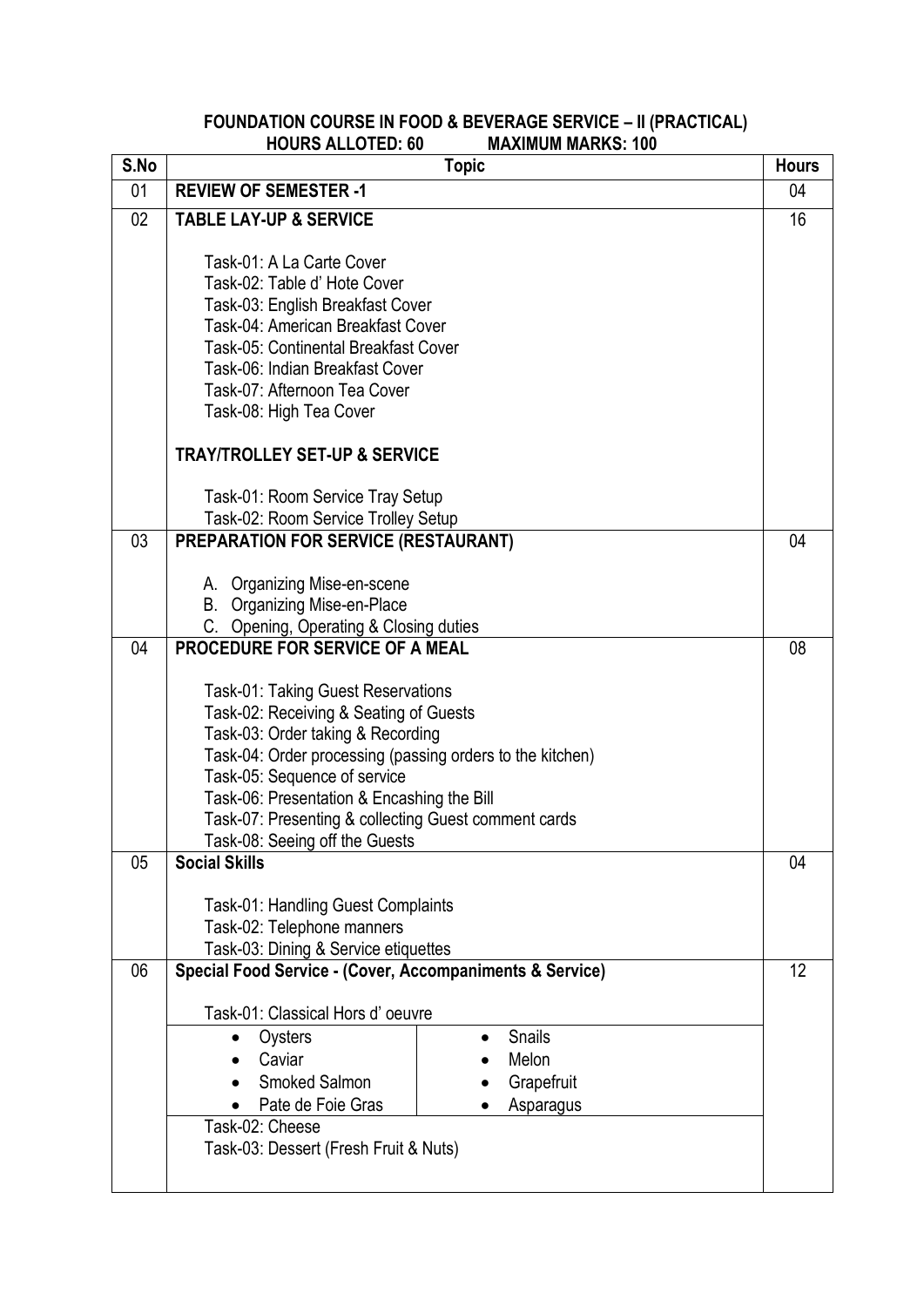| <b>Service of Tobacco</b>                                                                                                                                                                                                                   |  |
|---------------------------------------------------------------------------------------------------------------------------------------------------------------------------------------------------------------------------------------------|--|
| Cigarettes & Cigars                                                                                                                                                                                                                         |  |
| 07<br><b>Restaurant French:</b> To be taught by a professional French language teacher.                                                                                                                                                     |  |
| Restaurant Vocabulary (English & French)<br>$\bullet$<br>French Classical Menu Planning<br>$\bullet$<br>French for Receiving, Greeting & Seating Guests<br>$\bullet$<br>French related to taking order & description of dishes<br>$\bullet$ |  |
| ΤΟΤΑΙ                                                                                                                                                                                                                                       |  |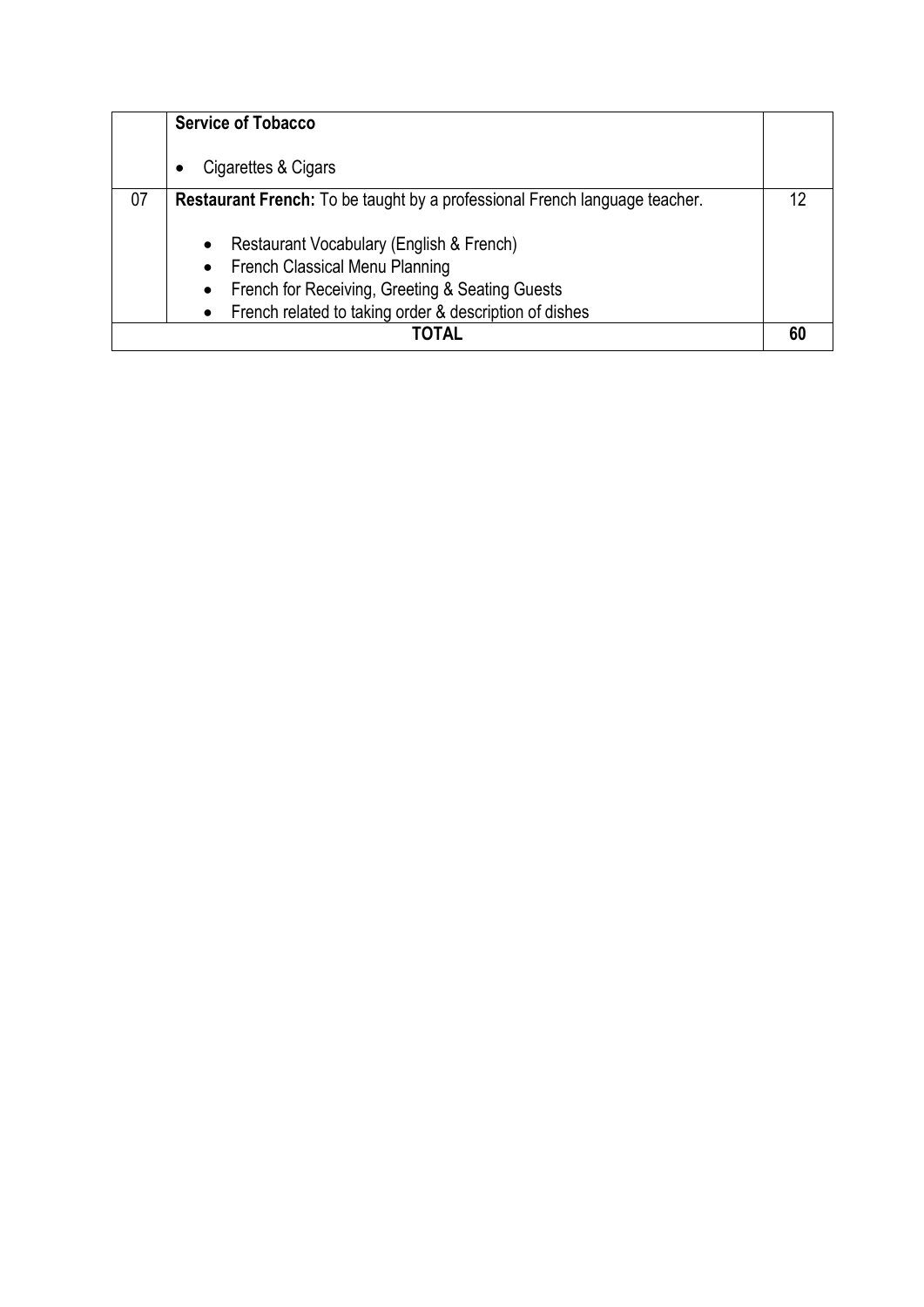| <b>MAXIMUM MARKS</b> | 100      | <b>PASS MARKS</b> |  |
|----------------------|----------|-------------------|--|
| <b>DURATION</b>      | 03.00HRS |                   |  |

All Technical Skills to be tested as listed in the syllabus

|               |                              |                     | <b>MARKS</b> |
|---------------|------------------------------|---------------------|--------------|
| $\mathbf 1$ . | Uniform / Grooming           | ٠<br>$\blacksquare$ | 10           |
| 2.            | Misc-en-place                | ٠<br>$\blacksquare$ | 20           |
| 3.            | Service efficiency           | ٠<br>$\blacksquare$ | 20           |
| 4.            | <b>Silver Service skills</b> | ٠                   | 20           |
| 5.            | Menu Knowledge               | ٠<br>$\blacksquare$ | 20           |
| 6.            | Journal                      | ٠                   | 10           |
|               | <b>TOTAL</b>                 |                     | 100          |

- 1. The examination should test skills and knowledge of the students by assigning sets of tasks as listed in the practical syllabus under each category.
- 2. Each should be responsible for laying of 4 covers. The student must also ensure that sideboard contains everything necessary for service.
- 3. During table service each guest should pose one question to the candidate on the item being served. The invigilators can brief guests prior to service.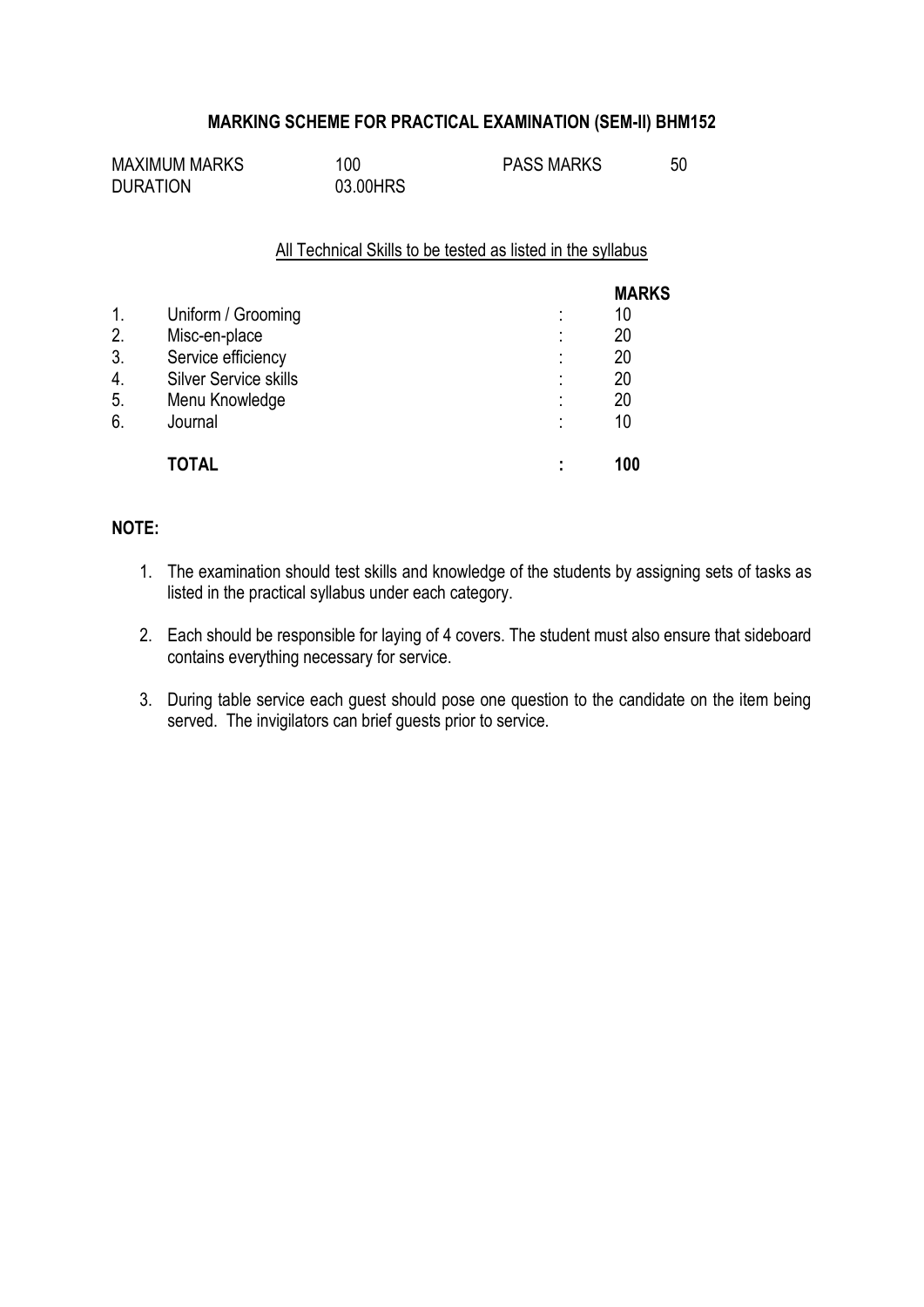#### **153 - FOUNDATION COURSE IN FRONT OFFICE OPERATIONS – II (THEORY) HOURS ALLOTED: 30 MAXIMUM MARKS: 100**

| S.No. | <b>Topic</b>                                                                              | <b>Hours</b> | Weight |
|-------|-------------------------------------------------------------------------------------------|--------------|--------|
|       |                                                                                           |              | age    |
| 01    | <b>TARIFF STRUCTURE</b>                                                                   | 04           | 10%    |
|       |                                                                                           |              |        |
|       | A. Basis of charging<br>B. Plans, competition, customer's profile, standards of service & |              |        |
|       | amenities                                                                                 |              |        |
|       | C. Hubbart formula                                                                        |              |        |
|       | D. Different types of tariffs                                                             |              |        |
|       | <b>Rack Rate</b>                                                                          |              |        |
|       | Discounted Rates for Corporates, Airlines, Groups &                                       |              |        |
|       | <b>Travel Agents</b>                                                                      |              |        |
| 02    | <b>FRONT OFFICE AND GUEST HANDLING</b>                                                    | 04           | 10%    |
|       |                                                                                           |              |        |
|       | Introduction to guest cycle                                                               |              |        |
|       | Pre arrival                                                                               |              |        |
|       | Arrival                                                                                   |              |        |
|       | During guest stay                                                                         |              |        |
|       | Departure                                                                                 |              |        |
|       | After departure                                                                           |              |        |
| 03    | <b>RESERVATIONS</b>                                                                       | 07           | 25%    |
|       |                                                                                           |              |        |
|       | A. Importance of reservation                                                              |              |        |
|       | B. Modes of reservation                                                                   |              |        |
|       | C. Channels and sources (FITs, Travel Agents, Airlines, GITs)                             |              |        |
|       | D. Types of reservations (Tentative, confirmed, guaranteed etc.)                          |              |        |
|       | E. Systems (non automatic, semi automatic fully automatic)                                |              |        |
|       | Cancellation<br>F.                                                                        |              |        |
|       | G. Amendments                                                                             |              |        |
|       | H. Overbooking                                                                            |              |        |
| 04    | <b>ROOM SELLING TECHNIQUES</b>                                                            | 02           | 05%    |
|       |                                                                                           |              |        |
|       | Up selling<br>А.<br><b>Discounts</b><br>В.                                                |              |        |
| 05    | <b>ARRIVALS</b>                                                                           | 05           | 20%    |
|       |                                                                                           |              |        |
|       | A. Preparing for guest arrivals at Reservation and Front Office                           |              |        |
|       | <b>B.</b> Receiving of guests                                                             |              |        |
|       | C. Pre-registration                                                                       |              |        |
|       | D. Registration (non automatic, semi automatic and automatic)                             |              |        |
|       | Relevant records for FITs, Groups, Air crews & VIPs<br>Е.                                 |              |        |
| 06    | <b>DURING THE STAY ACTIVITIES</b>                                                         | 06           | 20%    |
|       |                                                                                           |              |        |
|       | Information services<br>А.                                                                |              |        |
|       | Message and Mail Handling<br>В.                                                           |              |        |
|       | C. Key Handling                                                                           |              |        |
|       | D. Room selling technique                                                                 |              |        |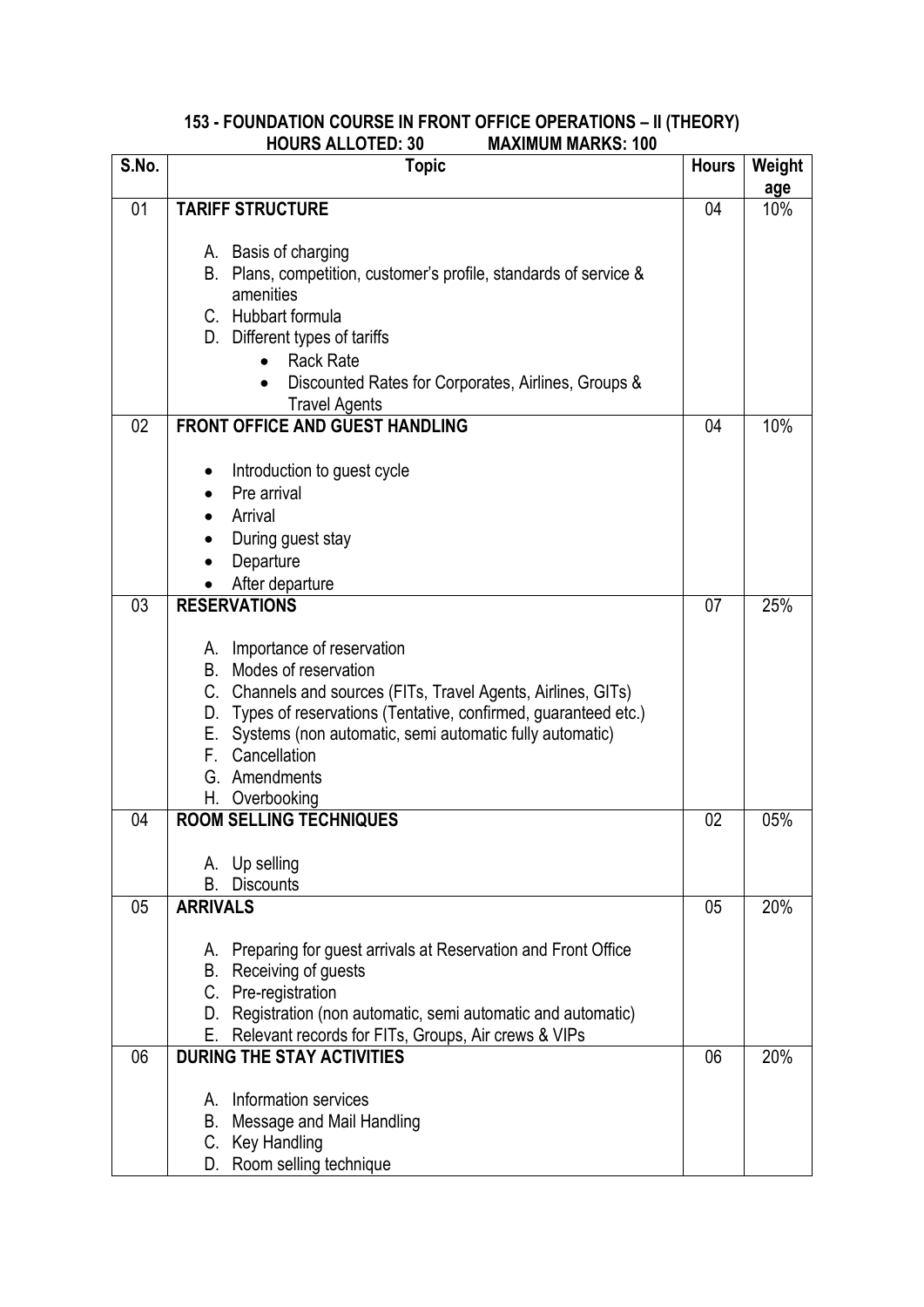|    | E. Hospitality desk               |    |     |
|----|-----------------------------------|----|-----|
|    | F. Complaints handling            |    |     |
|    | G. Guest handling                 |    |     |
|    | H. Guest history                  |    |     |
| 07 | <b>FRONT OFFICE CO-ORDINATION</b> | 02 | 10% |
|    |                                   |    |     |
|    | With other departments of hotel   |    |     |
|    | TOTAL                             | 30 |     |

# **FOUNDATION COURSE IN FRONT OFFICE OPERATIONS – II (PRACTICALS) HOURS ALLOTED: 30 MAXIMUM MARKS: 100**

Hands on practice of computer applications on PMS.

| S.No.          | <b>Suggested tasks on Fidelio</b>                     |
|----------------|-------------------------------------------------------|
|                | Hot function keys                                     |
| $\overline{2}$ | Create and update guest profiles                      |
| 3              | Make FIT reservation                                  |
| 4              | Send confirmation letters                             |
| 5              | Printing registration cards                           |
| 6              | Make an Add-on reservation                            |
| 7              | Amend a reservation                                   |
| 8              | Cancel a reservation-with deposit and without deposit |
| 9              | Log onto cashier code                                 |
| 10             | Process a reservation deposit                         |
| 11             | Pre-register a guest                                  |
| 12             | Put message and locator for a guest                   |
| 13             | Put trace for guest                                   |
| 14             | Check in a reserved guest                             |
| 15             | Check in day use                                      |
| 16             | Check -in a walk-in guest                             |
| 17             | Maintain guest history                                |
| 18             | Issue a new key                                       |
| 19             | Verify a key                                          |
| 20             | Cancel a key                                          |
| 21             | Issue a duplicate key                                 |
| 22             | Extend a key                                          |
| 23             | Programme keys continuously                           |
| 24             | Re-programme keys                                     |
| 25             | Programme one key for two rooms                       |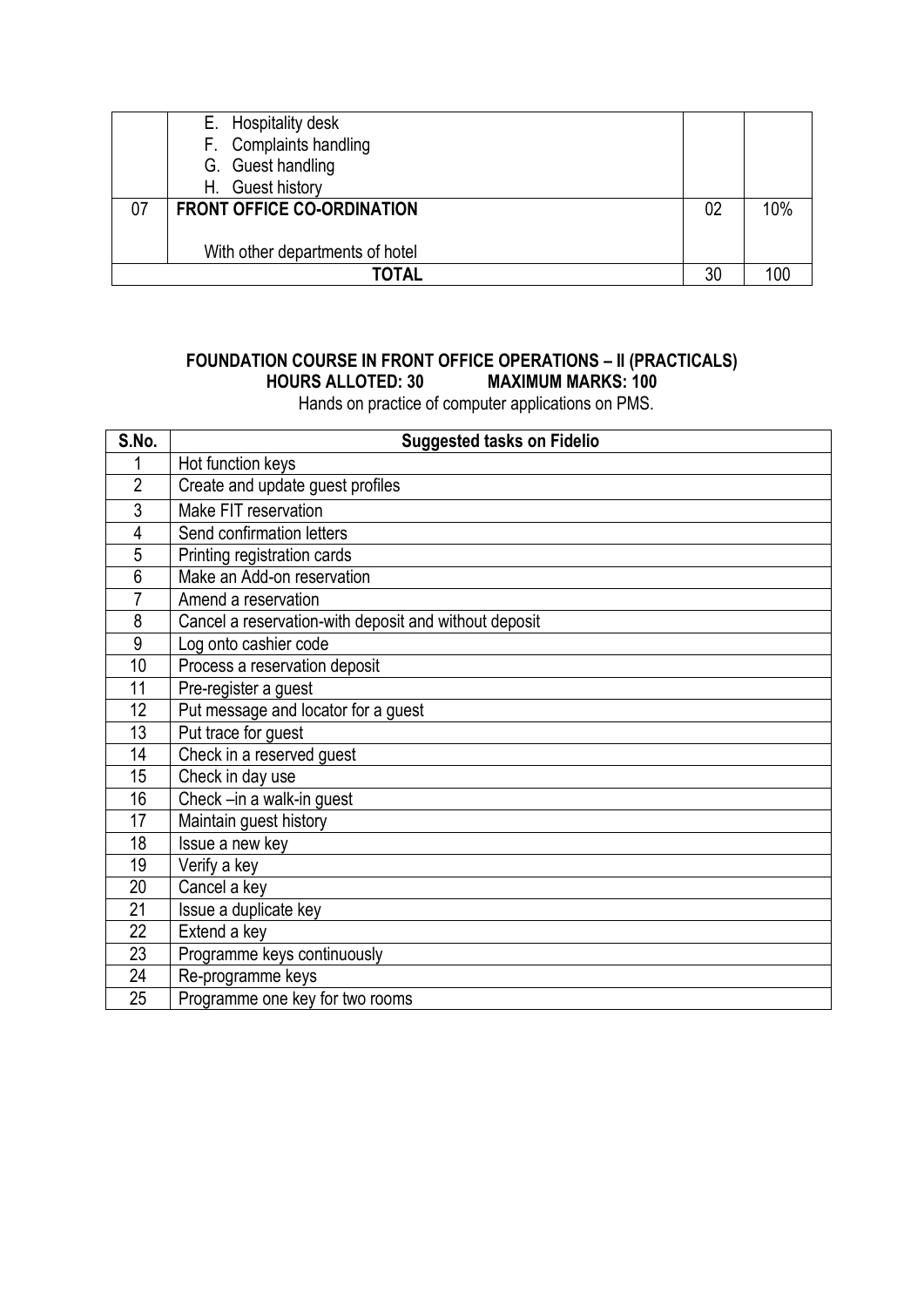| <b>MAXIMUM MARKS</b><br><b>DURATION</b> |                                                           | 100<br>03.00 HRS |        | <b>PASS MARKS</b> | 50 |
|-----------------------------------------|-----------------------------------------------------------|------------------|--------|-------------------|----|
|                                         |                                                           |                  |        | <b>MARKS</b>      |    |
| 2.                                      | Uniform & Grooming<br>Courtesy & Manners                  |                  |        | 10<br>10          |    |
| 3.                                      | Speech & Communication                                    |                  | ٠<br>٠ | 10<br>20          |    |
| 4.<br>5.                                | <b>Technical Knowledge</b><br>Four Tasks on PMS (4x10=40) |                  |        | 40                |    |
| 6.                                      | Journal                                                   |                  |        | 10                |    |
|                                         | <b>TOTAL</b>                                              |                  |        | 100               |    |

- 1. Speech, Communication, Courtesy and Manners should be observed throughout.
- 2. PMS tasks as per syllabus.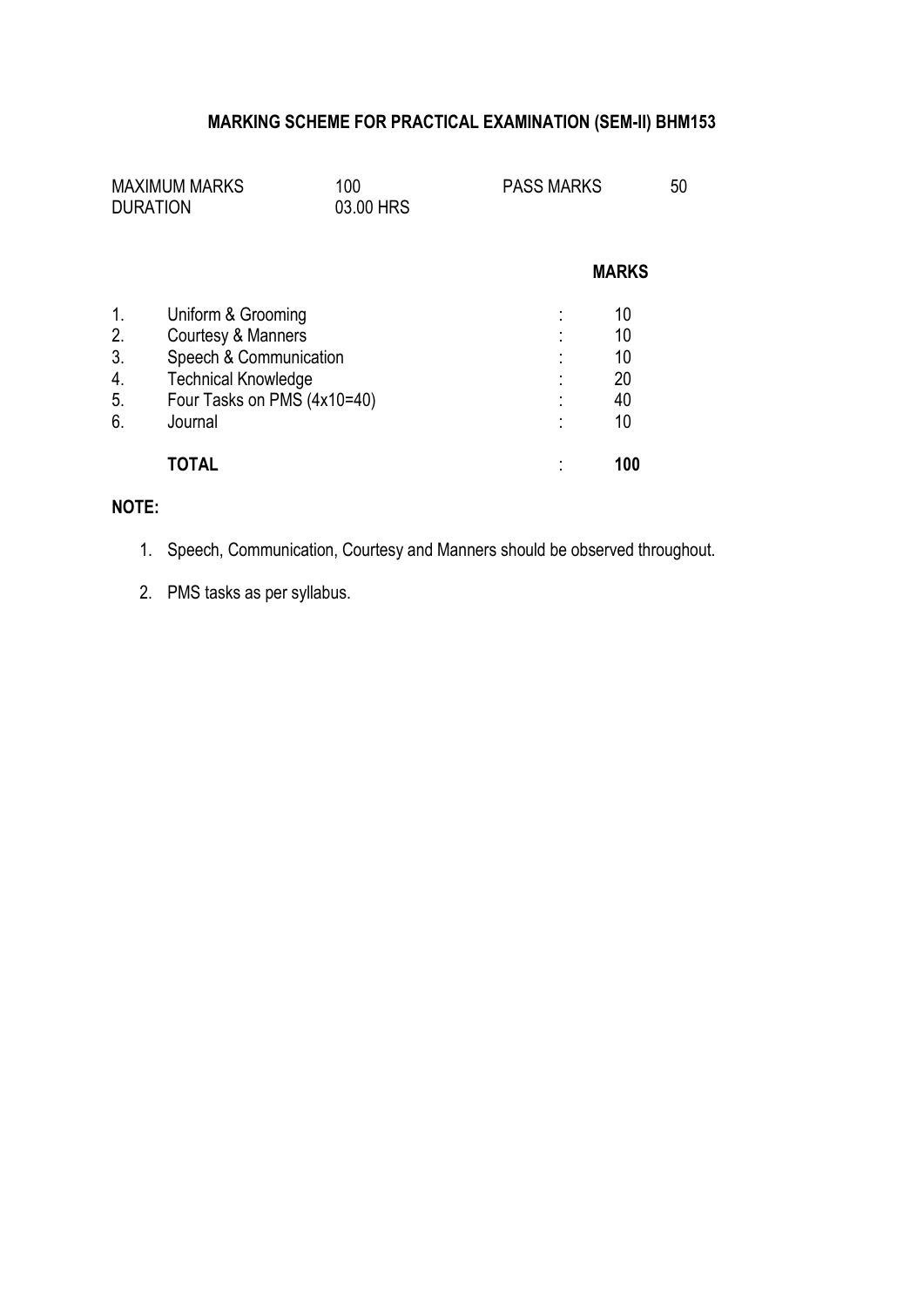#### **BHM154 - FOUNDATION COURSE IN ACCOMMODATION OPERATIONS – II (THEORY) HOURS ALLOTED: 30 MAXIMUM MARKS: 100**

| S.No.        | .<br><b>Topic</b>                                                       | <b>Hours</b> | Weight |
|--------------|-------------------------------------------------------------------------|--------------|--------|
|              |                                                                         |              | age    |
| 01           | <b>ROOM LAYOUT AND GUEST SUPPLIES</b>                                   | 04           | 15%    |
|              |                                                                         |              |        |
|              | A. Standard rooms, VIP ROOMS<br><b>B.</b> Guest's special requests      |              |        |
| 02           | <b>AREA CLEANING</b>                                                    | 06           | 20%    |
|              |                                                                         |              |        |
|              | A. Guest rooms                                                          |              |        |
|              | B. Front-of-the-house Areas                                             |              |        |
|              | C. Back-of-the house Areas                                              |              |        |
|              | <b>D.</b> Work routine and associated problems e.g. high traffic areas, |              |        |
|              | Façade cleaning etc.                                                    |              |        |
| 03           | ROUTINE SYSTEMS AND RECORDS OF HOUSE KEEPING                            | 10           | 35%    |
|              | <b>DEPARTMENT</b>                                                       |              |        |
|              |                                                                         |              |        |
|              | A. Reporting Staff placement                                            |              |        |
|              | B. Room Occupancy Report                                                |              |        |
|              | C. Guest Room Inspection                                                |              |        |
|              | D. Entering Checklists, Floor Register, Work Orders, Log Sheet.         |              |        |
|              | E. Lost and Found Register and Enquiry File                             |              |        |
|              | Maid's Report and Housekeeper's Report<br>F.                            |              |        |
|              | G. Handover Records                                                     |              |        |
|              | H. Guest's Special Requests Register                                    |              |        |
|              | Record of Special Cleaning                                              |              |        |
|              | <b>Call Register</b><br>J.<br>K. VIP Lists                              |              |        |
| 04           | <b>TYPES OF BEDS AND MATTRESSES</b>                                     | 02           | 5%     |
| 05           | <b>PEST CONTROL</b>                                                     |              | 20%    |
|              |                                                                         |              |        |
|              | A. Areas of infestation                                                 | 03           |        |
|              | B. Preventive measures and Control measure                              | 03           |        |
| 06           | <b>KEYS</b>                                                             | 02           | 5%     |
|              | Types of keys<br>А.                                                     |              |        |
|              | Computerised key cards<br>В.                                            |              |        |
|              | C. Key control                                                          |              |        |
|              |                                                                         |              |        |
| <b>TOTAL</b> |                                                                         | 30           | 100%   |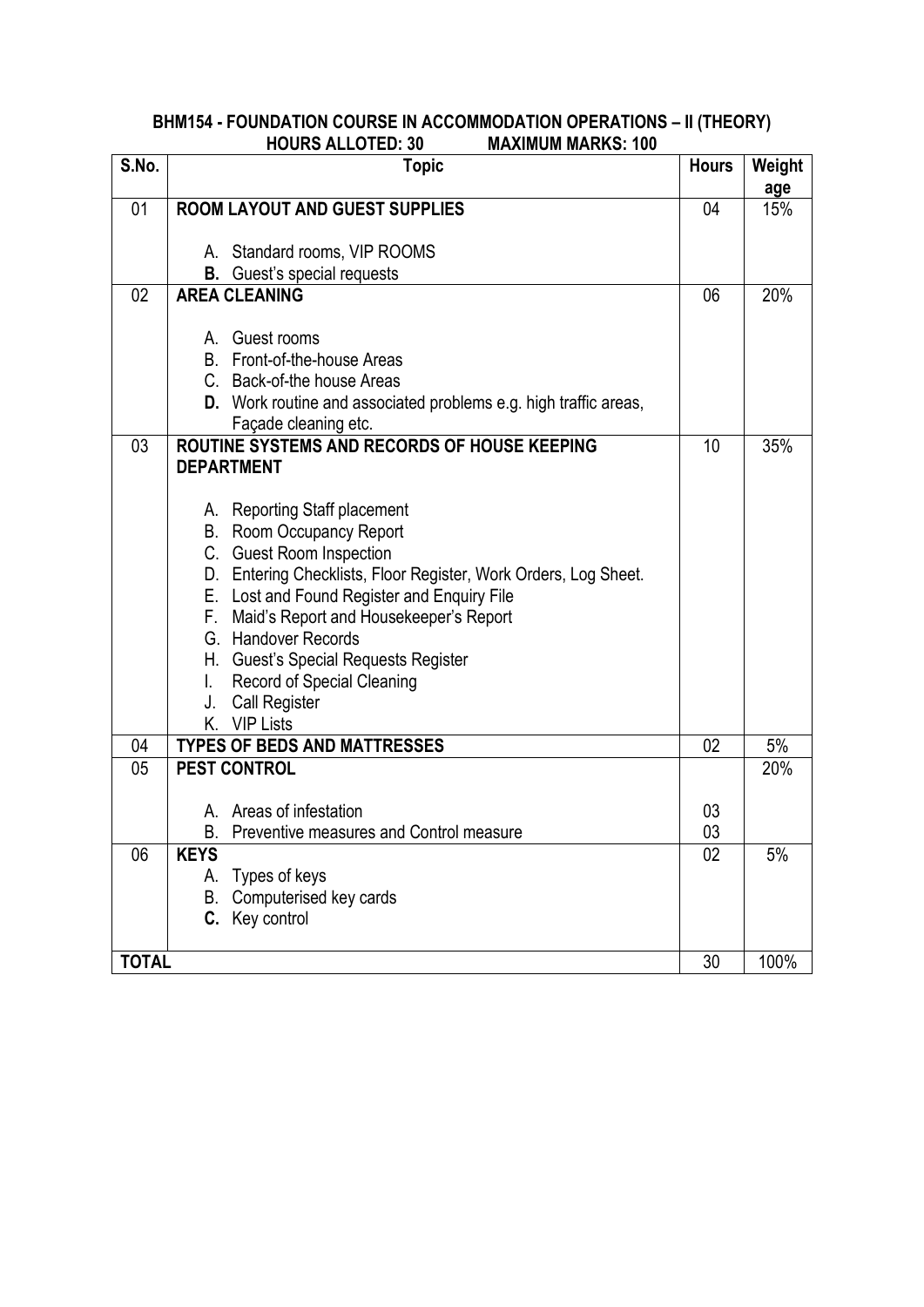#### **FOUNDATION COURSE IN ACCOMMODATION OPERATIONS – II (PRACTICAL) HOURS ALLOTED: 30 MAXIMUM MARKS: 100**

| S.No. | <b>Topic</b>                                                                  | Hours          |
|-------|-------------------------------------------------------------------------------|----------------|
| 01    | Review of semester 1                                                          | $\overline{2}$ |
| 02    | Servicing guest room(checkout/ occupied and vacant)                           | 6              |
|       | <b>ROOM</b>                                                                   |                |
|       | Task 1- open curtain and adjust lighting                                      |                |
|       | Task 2-clean ash and remove trays if any                                      |                |
|       | Task 3- strip and make bed                                                    |                |
|       | Task 4- dust and clean drawers and replenish supplies                         |                |
|       | Task 5-dust and clean furniture, clockwise or anticlockwise                   |                |
|       | Task 6- clean mirror                                                          |                |
|       | Task 7- replenish all supplies                                                |                |
|       | Task 8-clean and replenish minibar                                            |                |
|       | Task 9-vaccum clean carpet<br>Task 10- check for stains and spot cleaning     |                |
|       | <b>BATHROOM</b>                                                               |                |
|       | Task 1-disposed soiled linen                                                  |                |
|       | Task 2-clean ashtray                                                          |                |
|       | Task 3-clean WC                                                               |                |
|       | Task 4-clean bath and bath area                                               |                |
|       | Task 5-wipe and clean shower curtain                                          |                |
|       | Task 6- clean mirror                                                          |                |
|       | Task 7-clean tooth glass                                                      |                |
|       | Task 8-clean vanitory unit                                                    |                |
|       | Task 9- replenish bath supplies                                               |                |
|       | Task 10- mop the floor                                                        |                |
|       |                                                                               |                |
| 03    | Bed making supplies (day bed/ night bed)                                      | 8              |
|       | Step 1-spread the first sheet(from one side)                                  |                |
|       | Step 2-make miter corner (on both corner of your side)                        |                |
|       | Step 3- spread second sheet (upside down)                                     |                |
|       | Step 4-spread blanket                                                         |                |
|       | Step 5- Spread crinkle sheet                                                  |                |
|       | Step 6- make two folds on head side with all three (second sheet, blanket and |                |
|       | crinkle sheet)                                                                |                |
|       | Step 7- tuck the folds on your side                                           |                |
|       | Step 8- make miter corner with all three on your side                         |                |
|       | Step 9- change side and finish the bed in the same way                        |                |
| 04    | Step 10- spread the bed spread and place pillow<br>Records                    | 4              |
|       |                                                                               |                |
|       | Room occupancy report<br>$\bullet$<br>Checklist                               |                |
|       |                                                                               |                |
|       | Floor register<br>$\bullet$                                                   |                |
|       | Work/ maintenance order]<br>$\bullet$                                         |                |
|       | Lost and found<br>$\bullet$                                                   |                |
|       | Maid's report<br>$\bullet$                                                    |                |
|       | Housekeeper's report                                                          |                |
|       | Log book                                                                      |                |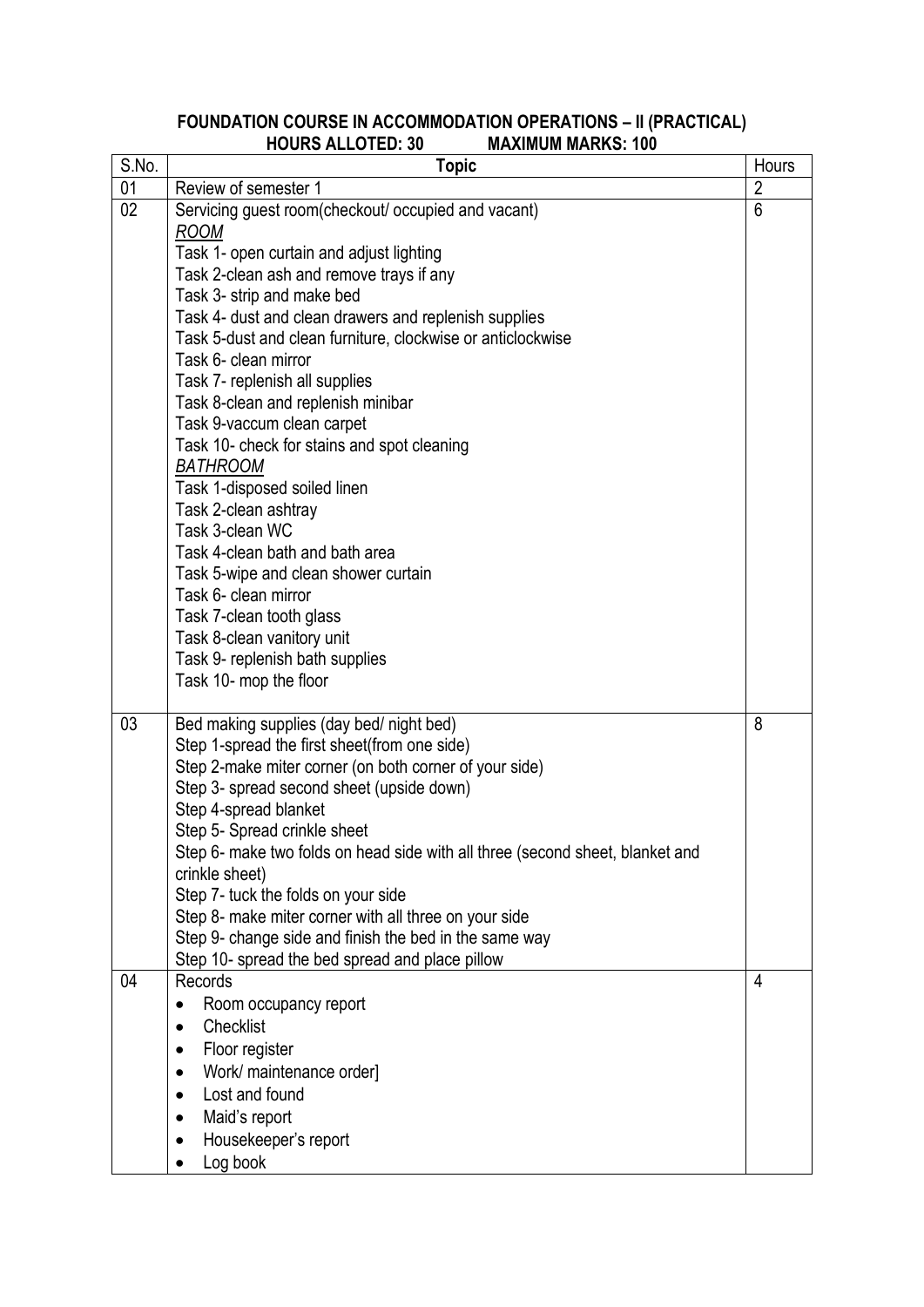|    | Guest special request register<br>$\bullet$ |                |
|----|---------------------------------------------|----------------|
|    | Record of special cleaning<br>٠             |                |
|    | Call register                               |                |
|    | <b>VIP</b> list                             |                |
|    | Floor linen book/ register                  |                |
|    |                                             |                |
| 05 | Guest room inspection                       | $\overline{2}$ |
| 06 | Minibar management                          | 2              |
|    | <b>Issue</b>                                |                |
|    | stock taking                                |                |
|    | checking expiry date                        |                |
| 07 | Handling room linen/ guest supplies         | 4              |
|    | maintaining register/ record                |                |
|    | replenishing floor pantry<br>٠              |                |
|    | stock taking<br>$\bullet$                   |                |
| 08 | Guest handling                              | 2              |
|    | Guest request                               |                |
|    | Guest complaints                            |                |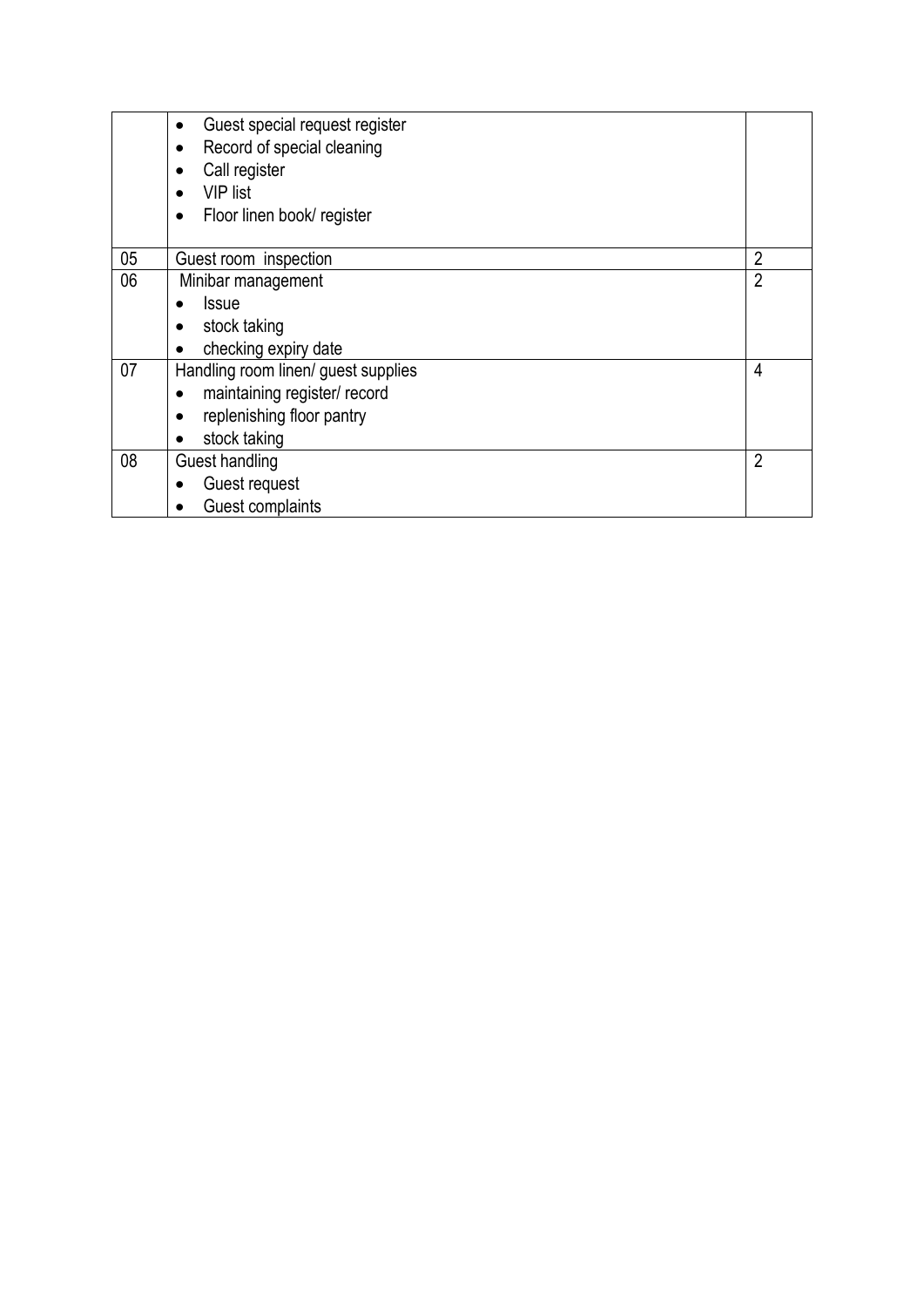| <b>MAXIMUM MARKS</b> | 100      | <b>PASS MARKS</b> | 50 |
|----------------------|----------|-------------------|----|
| <b>DURATION</b>      | 03.00HRS |                   |    |

|               |                                   |   | <b>MARKS</b> |
|---------------|-----------------------------------|---|--------------|
| $\mathbf 1$ . | Uniform & Grooming                | ٠ | 10           |
| 2.            | <b>Bed Making</b>                 | ٠ | 20           |
| 3.            | Two different Tasks (2x10=20)     |   | 20           |
| 4.            | Plan of Work                      | ٠ | 10           |
| 5.            | <b>Guest Handling (Situation)</b> |   | 10           |
| 6.            | Viva                              |   | 20           |
| 7.            | Journal                           |   | 10           |
|               |                                   |   | 100          |

- 1. Time limit of the examination should be strictly adhered to.
- 2. Tasks should be limited to the syllabus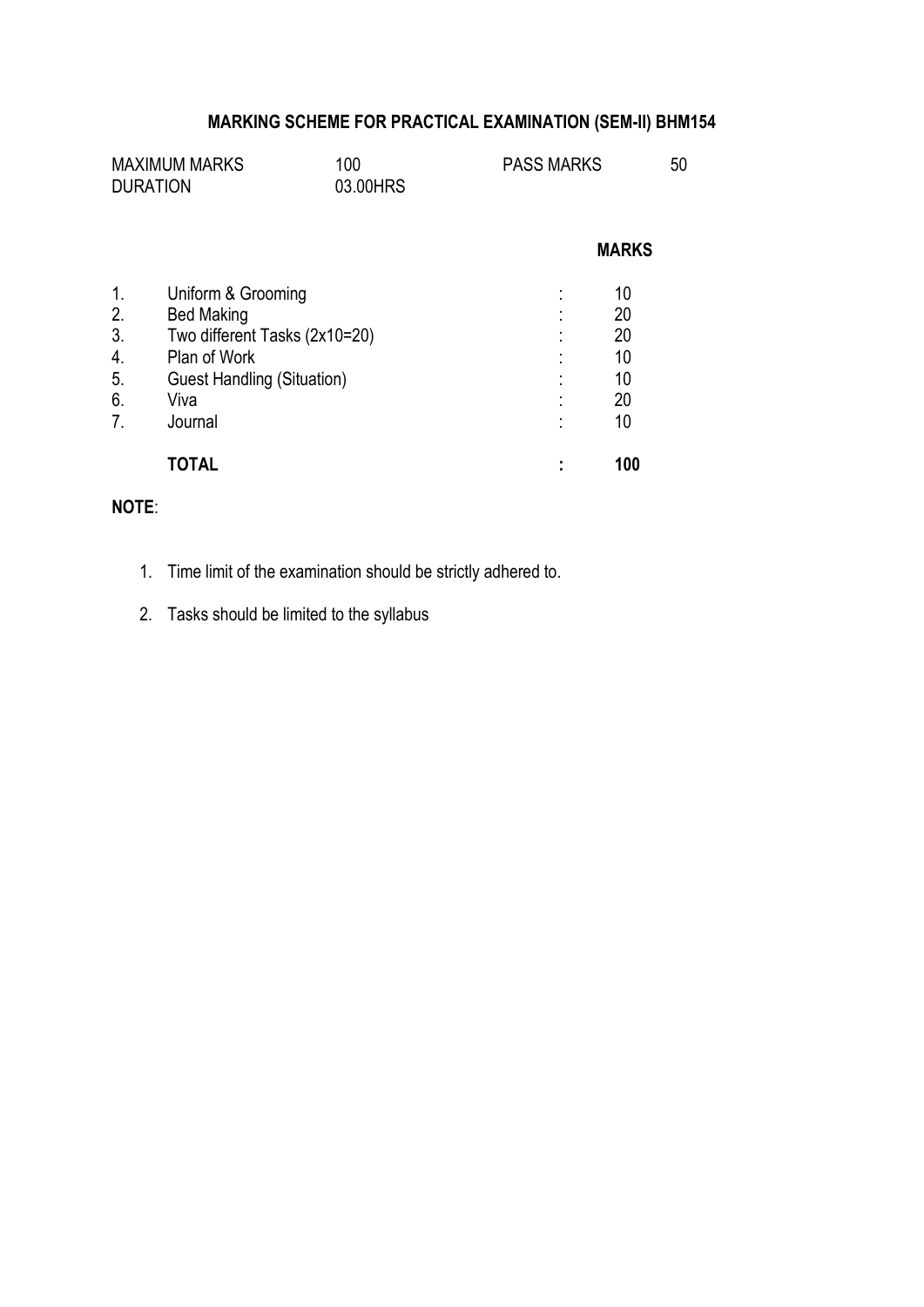### **BHM117 - PRINCIPLES OF FOOD SCIENCE HOURS ALLOTED: 30 MAXIMUM MARKS: 100**

| S.No. |    | <b>Topic</b>                                                                                                                          | <b>Hours</b> | Weight |
|-------|----|---------------------------------------------------------------------------------------------------------------------------------------|--------------|--------|
|       |    |                                                                                                                                       |              | age    |
| 01    |    | Definition and scope of food science and<br>$\bullet$                                                                                 | 02           | 5%     |
|       |    | It's inter-relationship with food chemistry, food microbiology and                                                                    |              |        |
|       |    | food processing.                                                                                                                      |              |        |
| 02    | А. | <b>CARBOHYDRATES</b>                                                                                                                  | 04           | 15%    |
|       |    | Introduction<br>А.                                                                                                                    |              |        |
|       |    | B. Effect of cooking (gelatinisation and retrogradation)                                                                              |              |        |
|       |    | C. Factors affecting texture of carbohydrates (Stiffness of CHO gel                                                                   |              |        |
|       |    | & dextrinization                                                                                                                      |              |        |
|       |    | D. Uses of carbohydrates in food preparations                                                                                         |              |        |
| 03    | В. | <b>FAT &amp; OILS</b>                                                                                                                 | 05           | 20%    |
|       |    |                                                                                                                                       |              |        |
|       |    | A. Classification (based on the origin and degree of saturation)                                                                      |              |        |
|       |    | B. Autoxidation (factors and prevention measures)                                                                                     |              |        |
|       |    | C. Flavour reversion                                                                                                                  |              |        |
|       |    | D. Refining, Hydrogenation & winterisation                                                                                            |              |        |
|       |    | E. Effect of heating on fats & oils with respect to smoke point<br>F. Commercial uses of fats (with emphasis on shortening value of   |              |        |
|       |    | different fats)                                                                                                                       |              |        |
| 04    | C. | <b>PROTEINS</b>                                                                                                                       | 04           | 15%    |
|       |    |                                                                                                                                       |              |        |
|       |    | Basic structure and properties<br>А.                                                                                                  |              |        |
|       |    | B. Type of proteins based on their origin (plant/animal)                                                                              |              |        |
|       |    | C. Effect of heat on proteins (Denaturation, coagulation)                                                                             |              |        |
|       |    | D. Functional properties of proteins (Gelation, Emulsification,                                                                       |              |        |
|       |    | Foamability, Viscosity)                                                                                                               |              |        |
|       |    | E. Commercial uses of proteins in different food preparations (like<br>Egg gels, Gelatin gels, Cakes, Confectionary items, Meringues, |              |        |
|       |    | Souffles, Custards, Soups, Curries etc.)                                                                                              |              |        |
| 05    | D. | <b>FOOD PROCESSING</b>                                                                                                                | 03           | 10%    |
|       |    |                                                                                                                                       |              |        |
|       |    | Definition<br>А.                                                                                                                      |              |        |
|       |    | <b>B.</b> Objectives                                                                                                                  |              |        |
|       |    | C. Types of treatment                                                                                                                 |              |        |
|       |    | D. Effect of factors like heat, acid, alkali on food constituents                                                                     |              |        |
| 06    | Ε. | <b>EVALUATION OF FOOD</b>                                                                                                             | 03           | 10%    |
|       |    | Objectives<br>А.                                                                                                                      |              |        |
|       |    | B.<br>Sensory assessment of food quality                                                                                              |              |        |
|       |    | C. Methods                                                                                                                            |              |        |
|       |    | D. Introduction to proximate analysis of Food constituents                                                                            |              |        |
|       |    | E. Rheological aspects of food                                                                                                        |              |        |
| 07    | F. | <b>EMULSIONS</b>                                                                                                                      | 03           | 10%    |
|       |    |                                                                                                                                       |              |        |
|       |    | Theory of emulsification<br>А.                                                                                                        |              |        |
|       |    | Types of emulsions<br>В.                                                                                                              |              |        |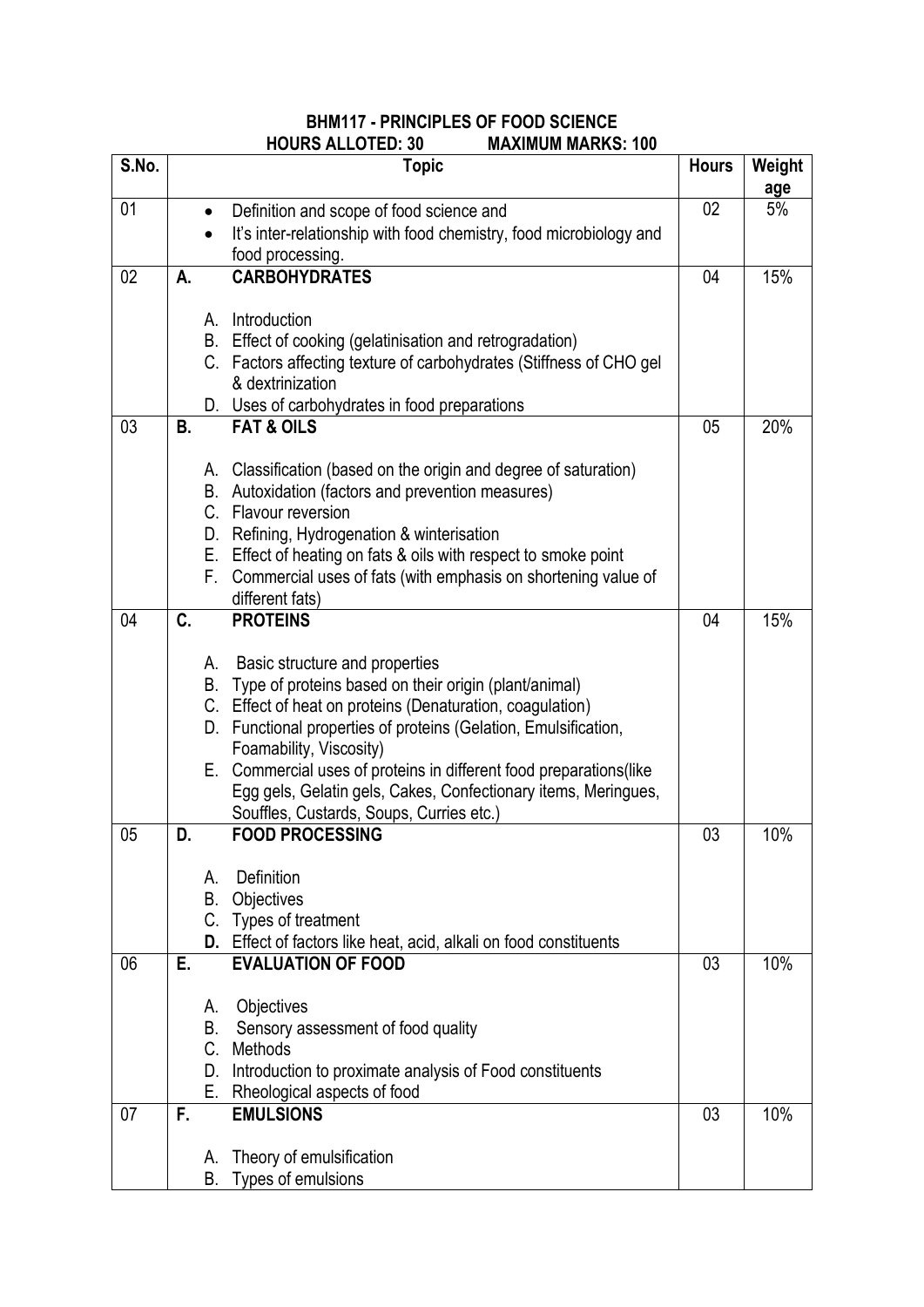|    |           | C. Emulsifying agents                                              |    |    |
|----|-----------|--------------------------------------------------------------------|----|----|
|    |           | D. Role of emulsifying agents in food emulsions                    |    |    |
| 08 | G.        | <b>COLLOIDS</b>                                                    | 02 | 5% |
|    |           | Definition                                                         |    |    |
|    | $\bullet$ | Application of colloid systems in food preparation                 |    |    |
| 09 | Н.        | <b>FLAVOUR</b>                                                     | 02 | 5% |
|    | $\bullet$ | Definition                                                         |    |    |
|    | $\bullet$ | Description of food flavours (tea, coffee, wine, meat, fish spices |    |    |
| 10 |           | <b>BROWNING</b>                                                    | 02 | 5% |
|    | $\bullet$ | Types (enzymatic and non-enzymatic)                                |    |    |
|    | $\bullet$ | Role in food preparation                                           |    |    |
|    | $\bullet$ | Prevention of undesirable browning                                 |    |    |
|    | TOTAL     |                                                                    | 30 |    |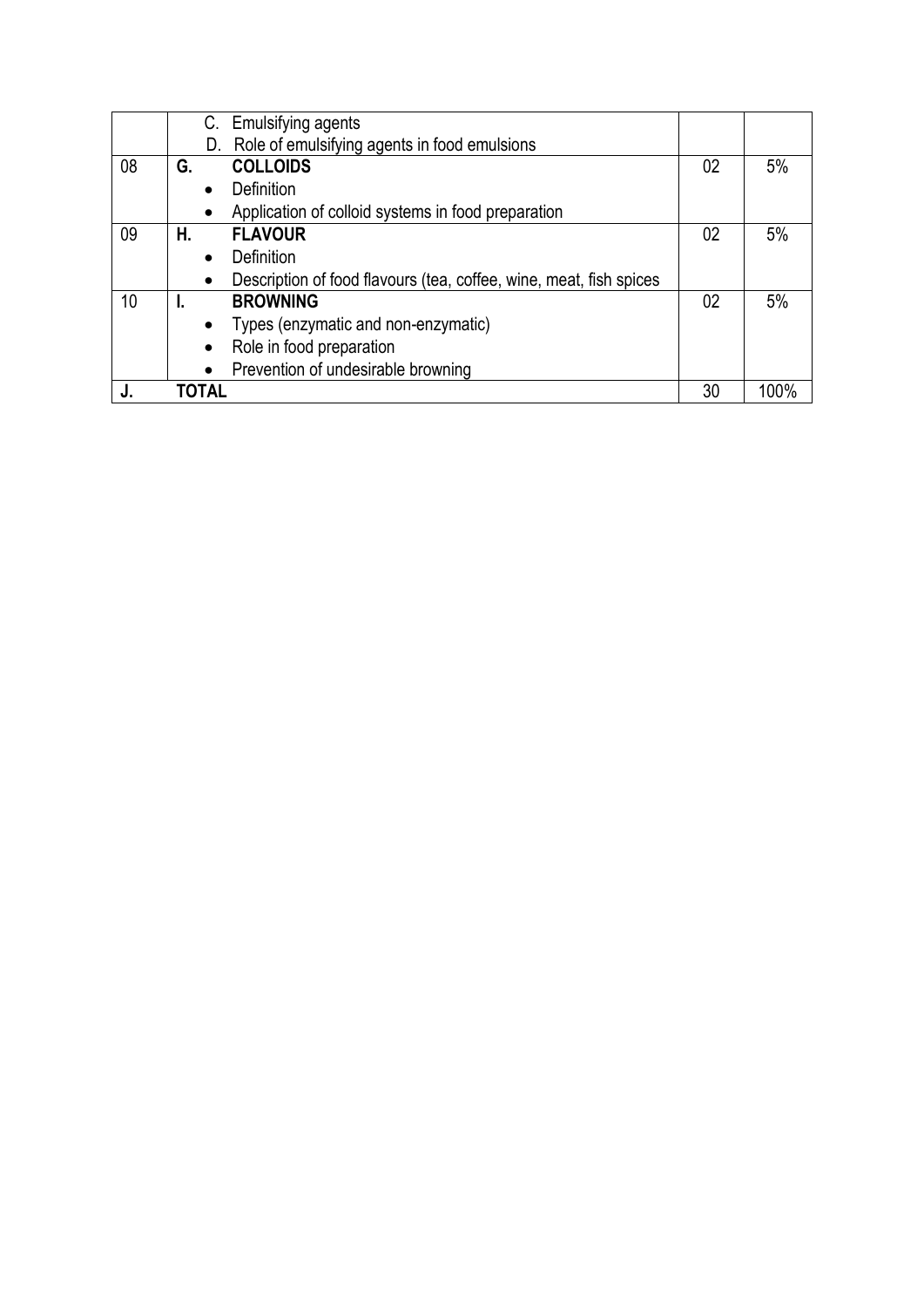### **BHM108 - ACCOUNTANCY HOURS ALLOTED: 60**

| S.No. | <b>Topic</b>                                                                                                        | <b>Hours</b> | Weight    |
|-------|---------------------------------------------------------------------------------------------------------------------|--------------|-----------|
| 01    | <b>INTRODUCTION TO ACCOUNTING</b>                                                                                   | 04           | age<br>5% |
|       |                                                                                                                     |              |           |
|       | A. Meaning and Definition                                                                                           |              |           |
|       | <b>B.</b> Types and Classification                                                                                  |              |           |
|       | C. Principles of accounting                                                                                         |              |           |
|       | D. Systems of accounting                                                                                            |              |           |
| 02    | E. Generally Accepted Accounting Principles (GAAP)<br>PRIMARY BOOKS (JOURNAL)                                       | 10           | 15%       |
|       |                                                                                                                     |              |           |
|       | A. Meaning and Definition                                                                                           |              |           |
|       | Format of Journal<br>B.                                                                                             |              |           |
|       | C. Rules of Debit and Credit                                                                                        |              |           |
|       | D. Opening entry, Simple and Compound entries                                                                       |              |           |
| 03    | Practicals<br>Е.<br><b>SECONDARY BOOK (LEDGER)</b>                                                                  | 06           | 10%       |
|       |                                                                                                                     |              |           |
|       | A. Meaning and Uses                                                                                                 |              |           |
|       | Formats<br>B.                                                                                                       |              |           |
|       | C. Posting                                                                                                          |              |           |
|       | Practicals<br>D.                                                                                                    |              |           |
| 04    | <b>SUBSIDIARY BOOKS</b>                                                                                             | 06           | 10%       |
|       | Need and Use<br>A.                                                                                                  |              |           |
|       | Classification<br>В.                                                                                                |              |           |
|       | <b>Purchase Book</b>                                                                                                |              |           |
|       | Sales Book                                                                                                          |              |           |
|       | <b>Purchase Returns</b>                                                                                             |              |           |
|       | <b>Sales Returns</b>                                                                                                |              |           |
|       | Journal Proper<br>Practicals                                                                                        |              |           |
| 05    | <b>CASH BOOK</b>                                                                                                    | 10           | 15%       |
|       |                                                                                                                     |              |           |
|       | A. Meaning                                                                                                          |              |           |
|       | В.<br>Advantages                                                                                                    |              |           |
|       | C. Simple, Double and Three Column<br>D. Petty Cash Book with Imprest System (simple and tabular forms)             |              |           |
|       | Е.<br>Practicals                                                                                                    |              |           |
| 06    | <b>BANK RECONCILIATION STATEMENT</b>                                                                                | 04           | 5%        |
|       |                                                                                                                     |              |           |
|       | A. Meaning                                                                                                          |              |           |
|       | Reasons for difference in Pass Book and Cash Book Balances<br>В.<br>C. Preparation of Bank Reconciliation Statement |              |           |
|       | D. No Practicals                                                                                                    |              |           |
| 07    | <b>TRIAL BALANCE</b>                                                                                                | 06           | 10%       |
|       |                                                                                                                     |              |           |
|       | Meaning<br>А.                                                                                                       |              |           |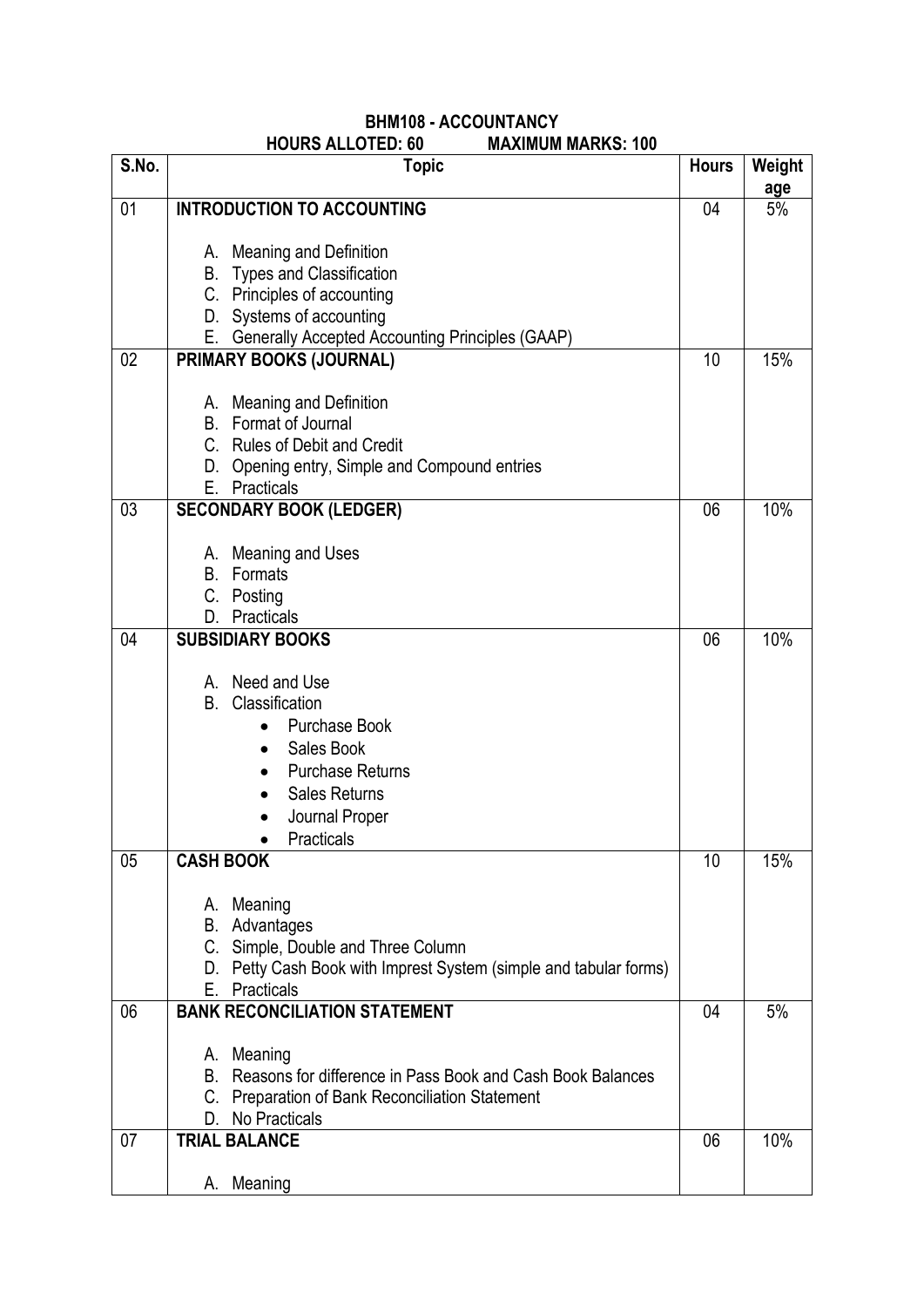|              | Methods<br>В.                                                      |    |      |
|--------------|--------------------------------------------------------------------|----|------|
|              | C. Advantages                                                      |    |      |
|              | Limitations<br>D.                                                  |    |      |
|              | Practicals<br>F.                                                   |    |      |
| 08           | <b>FINAL ACCOUNTS</b>                                              | 12 | 25%  |
|              |                                                                    |    |      |
|              | Meaning<br>А.                                                      |    |      |
|              | Procedure for preparation of Final Accounts<br>В.                  |    |      |
|              | C. Difference between Trading Accounts, Profit & Loss Accounts and |    |      |
|              | <b>Balance Sheet</b>                                               |    |      |
|              | D. Adjustments (Only four)                                         |    |      |
|              | <b>Closing Stock</b><br>$\bullet$                                  |    |      |
|              | Pre-paid Expenses<br>$\bullet$                                     |    |      |
|              | <b>Outstanding Expenses</b><br>$\bullet$                           |    |      |
|              | Depreciation<br>$\bullet$                                          |    |      |
| 09           | <b>CAPITAL AND REVENUE EXPENDITURE</b>                             | 02 | 5%   |
|              |                                                                    |    |      |
|              | Meaning<br>А.                                                      |    |      |
|              | В.<br>Definition of Capital and Revenue Expenditure                |    |      |
| <b>TOTAL</b> |                                                                    | 60 | 100% |

## **NOTE: USE OF CALCULATORS IS PERMITTED**